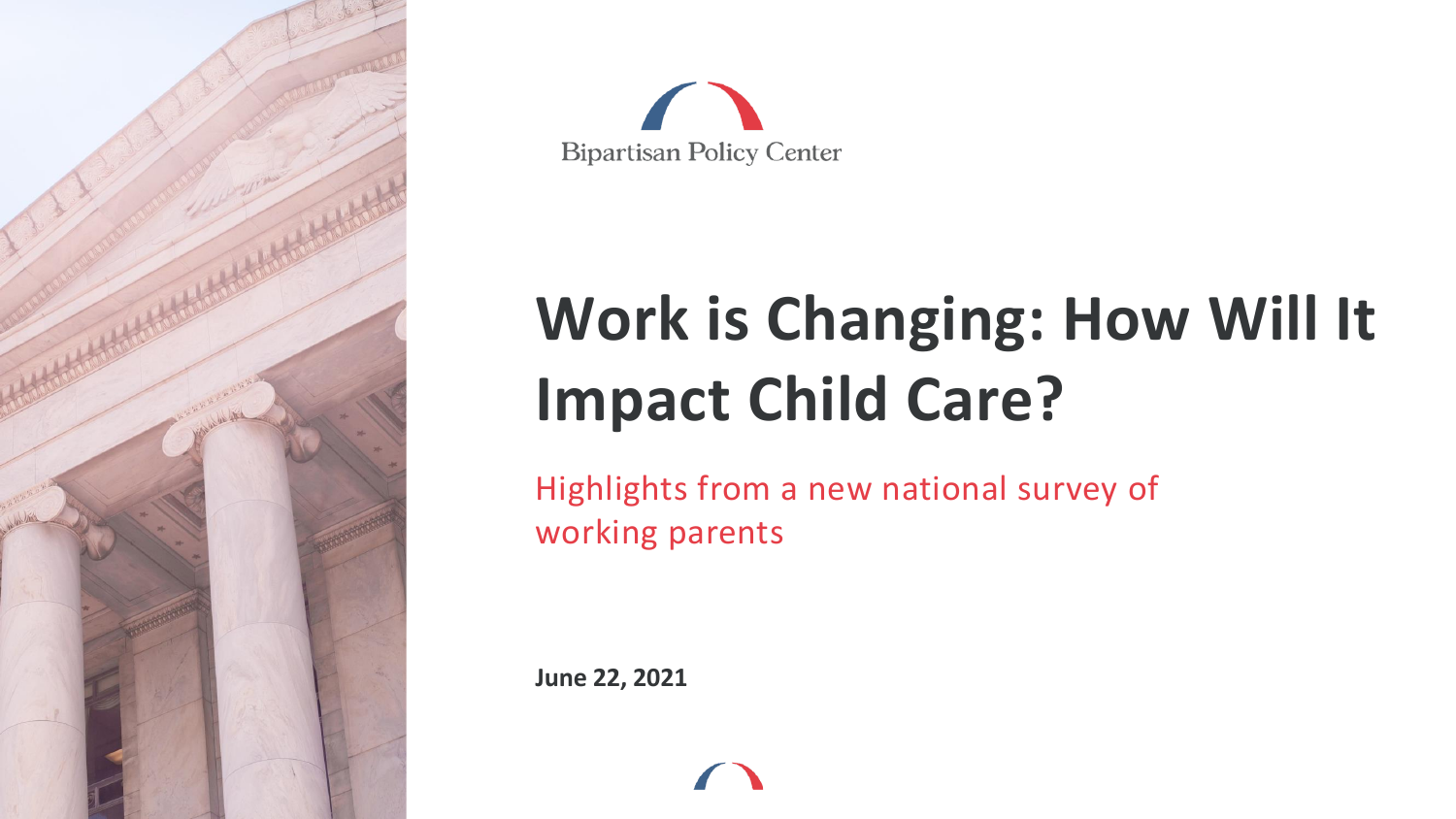#### **Goals of the May 2021 Parent Survey**

- Understand parents' current and preferred work arrangements
- Determine the use of child care beyond the traditional 8am to 6pm workday
- Clarify child care preferences for working families, especially for informal or parent-provided child care arrangements
- Understand the extent to which parents are concerned about their children's social-emotional and behavioral health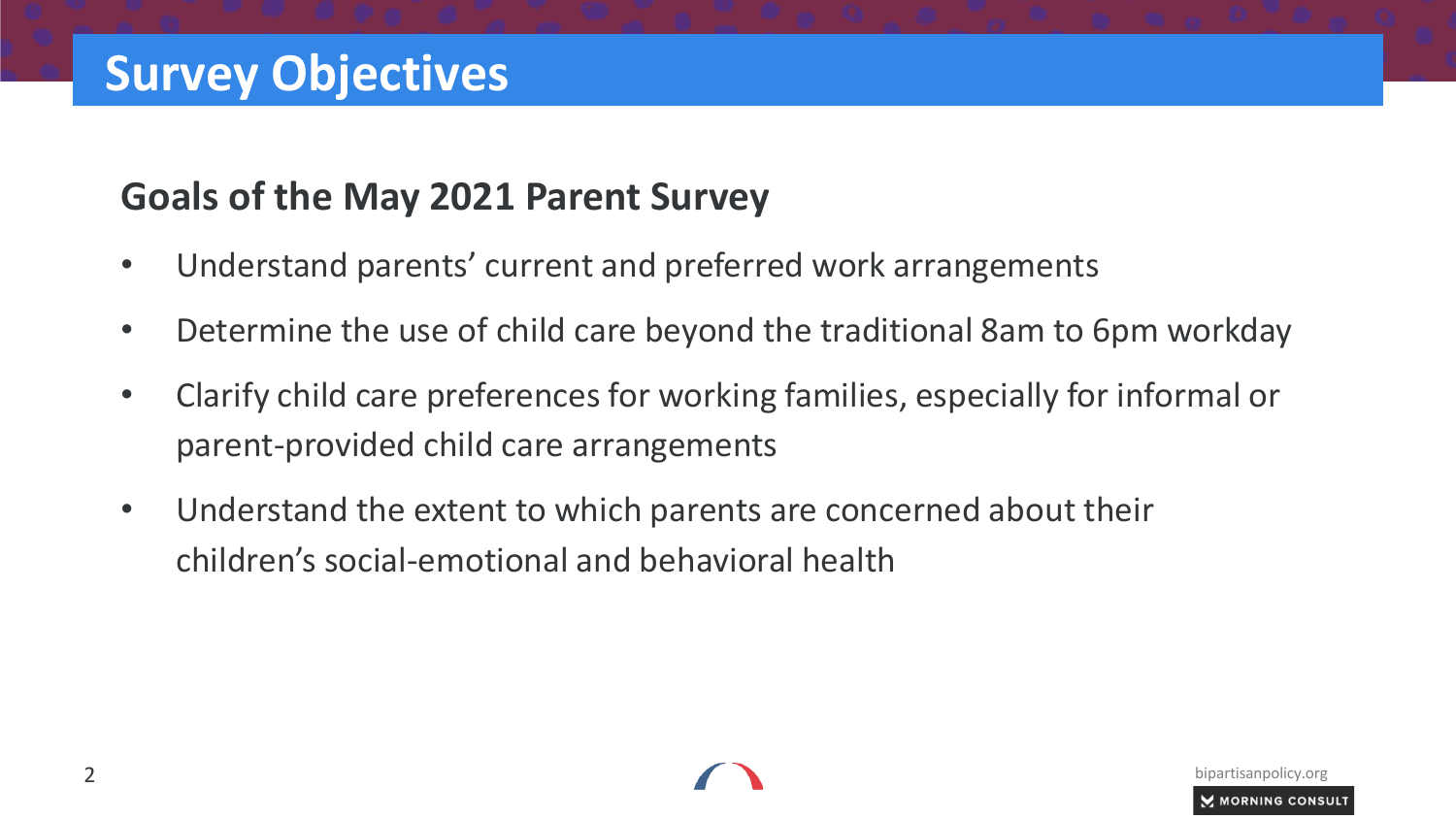BPC and Morning Consult have conducted a series of parent surveys to understand parents' need and preferences for child care.

| OCTOBER 2019     | <b>APRIL 2020</b>  | <b>AUGUST 2020</b>        | DECEMBER 2020       | <b>MAY 2021</b>      |
|------------------|--------------------|---------------------------|---------------------|----------------------|
| The Impact of    | Child Care in the  | <b>Child Care in</b>      | <b>Parent Child</b> | Work Is              |
| Child Care Costs | Time of            | <b>COVID-19:</b>          | Care                | <b>Changing: How</b> |
| on Parents       | <b>Coronavirus</b> | Another Look at           | Preferences: Are    | Will it Impact       |
|                  |                    | Parents'                  | They Changing?      | <b>Child Care</b>    |
|                  |                    | Perspectives <sup>1</sup> |                     |                      |

Parent Survey Series:<https://bipartisanpolicy.org/blog/parent-survey-resource-center/>

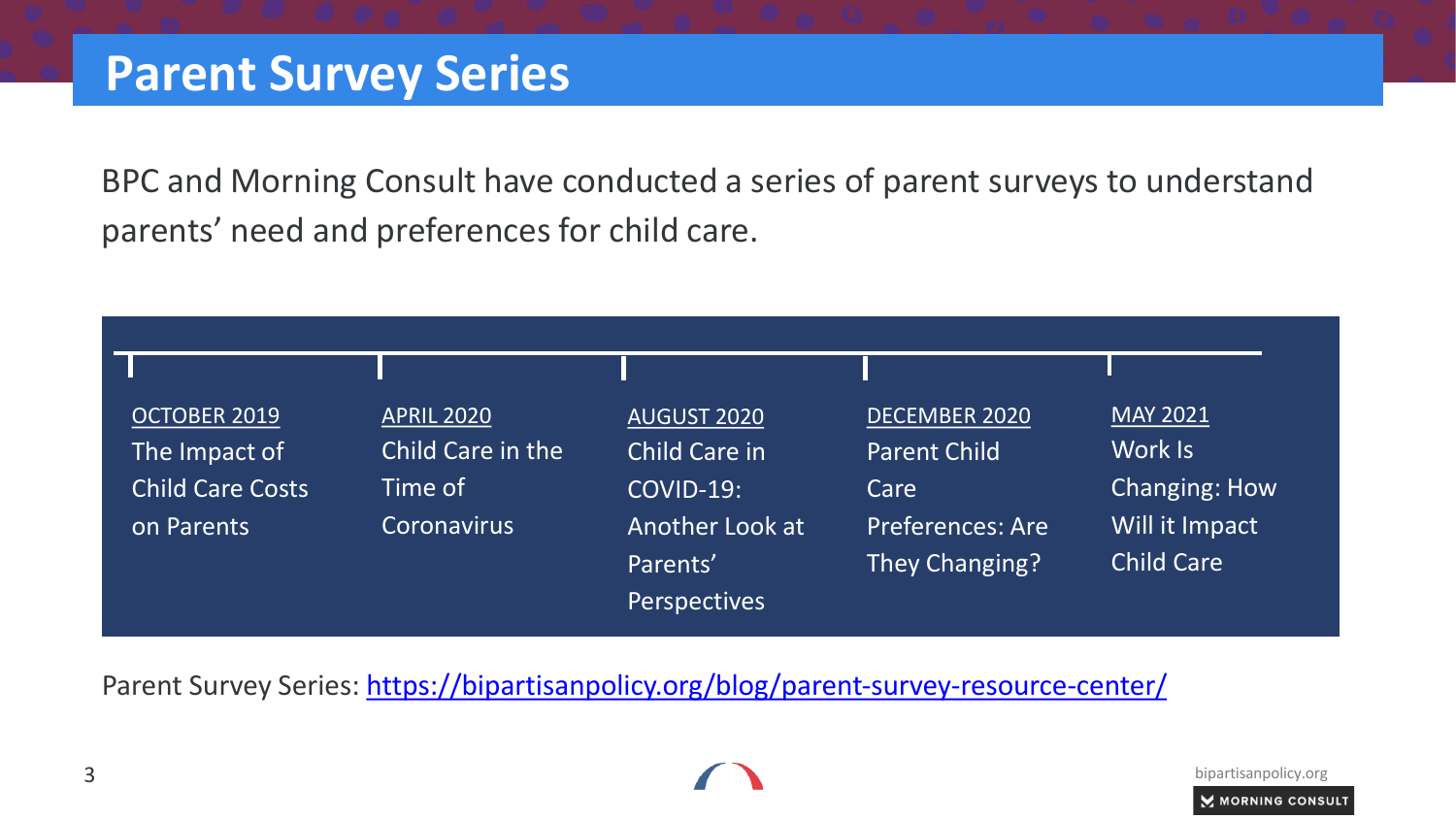#### **Survey Methodology**

- Survey conducted online from May 20-31, 2021, among a national sample of 800 parents of children under age 5 and in households in which all available parents are employed.
- Results have a margin of error of  $+/- 3$  percentage points.
- For simplicity, respondents in this survey are referenced as *parents.*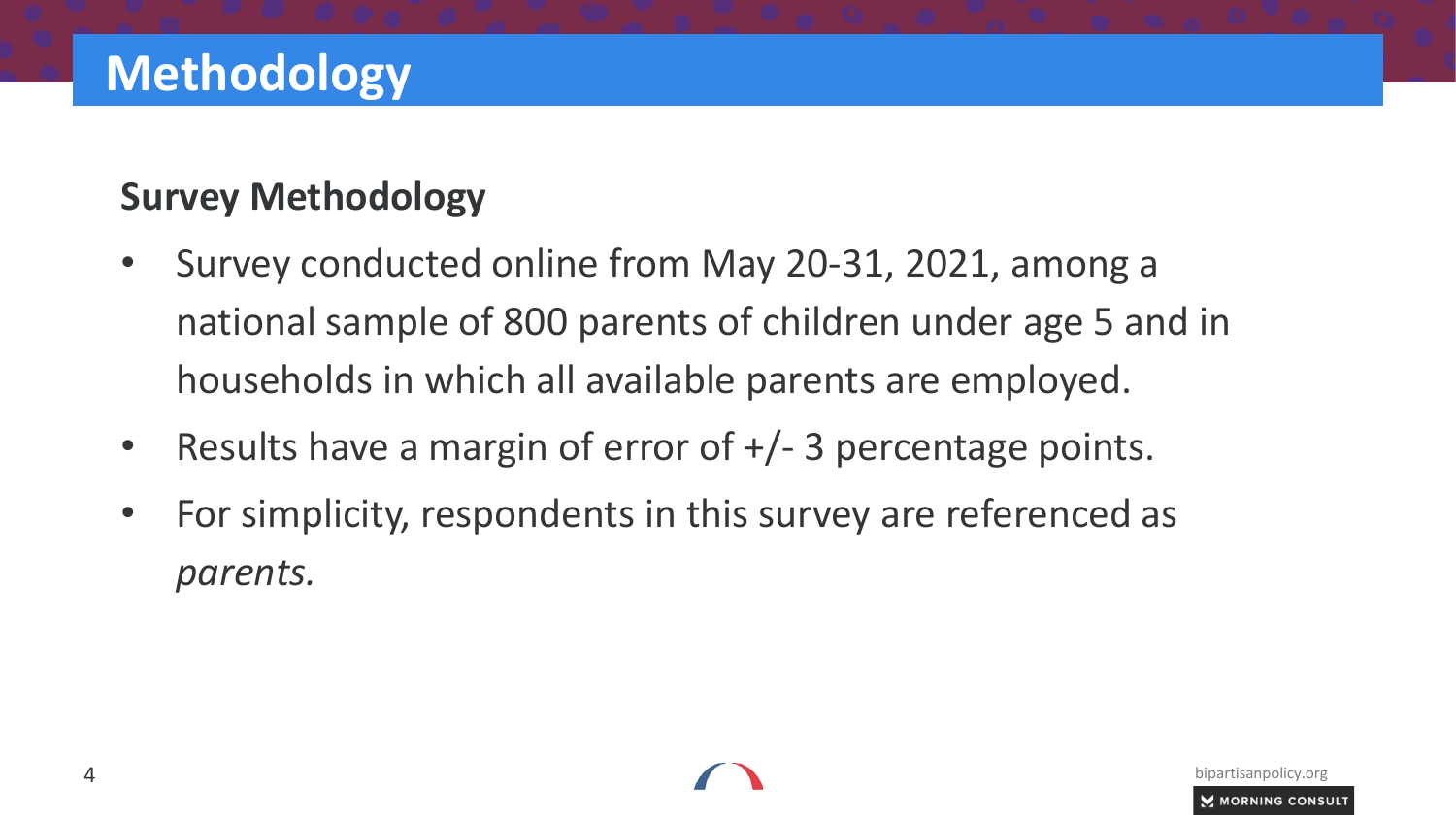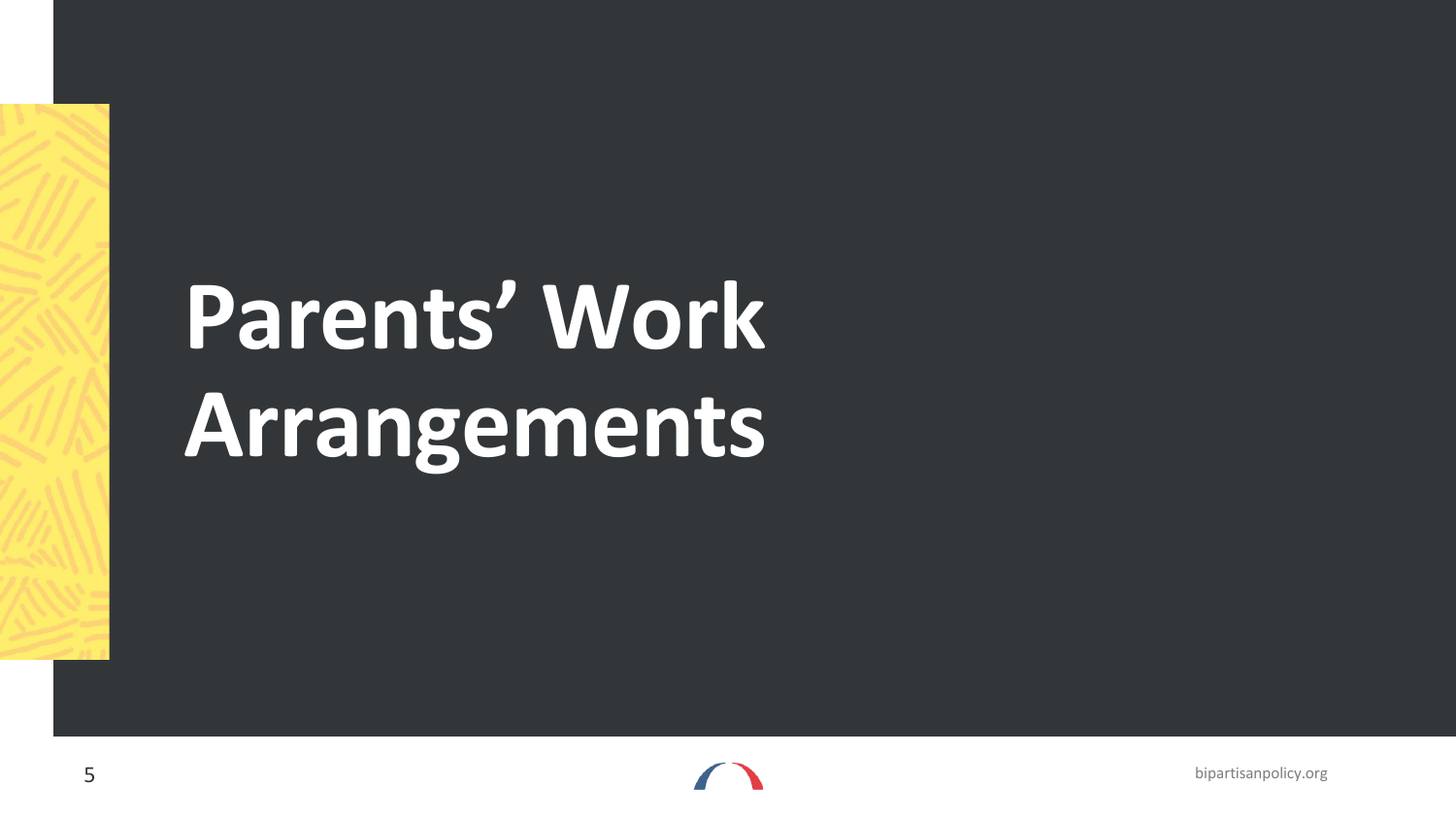### **Survey Job Classifications**

#### **Job Categories**

Service Worker, Retail Sales, Laborers and Helpers

Trade and Skilled Workers

Administrative Workers, Office Professionals, and Executive/Senior Level Managers

Health Care and Medical Professionals, Lab Technicians, and Pharmacists

Other Professionals

A gig is a job that lasts a certain period of time. It can be short-term and specific in length, or long-term and lasting as long as the need from a company continues. Examples of a gig job can include driving for Uber, or delivering meals via GrubHub.

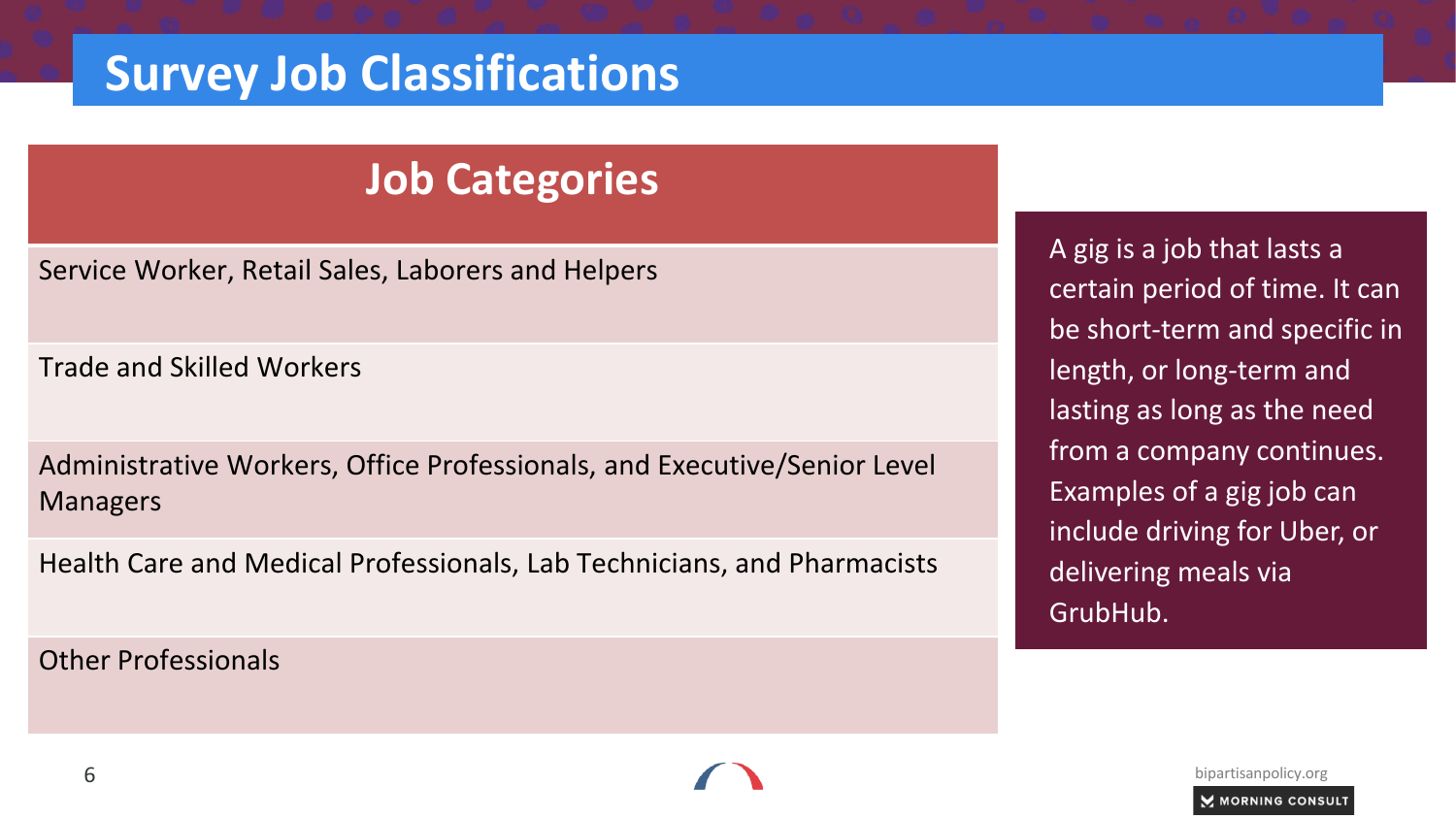Over half of parents (58%) report their employer allows them to work remotely. Of the 58% of parents who can work remotely, 81% do some type of remote work, whether full-time or a hybrid model.



than \$50,000 are less likely to work remotely full-time, whereas higher income earners are more likely to work in a remote/onsite hybrid model.

Parents with income less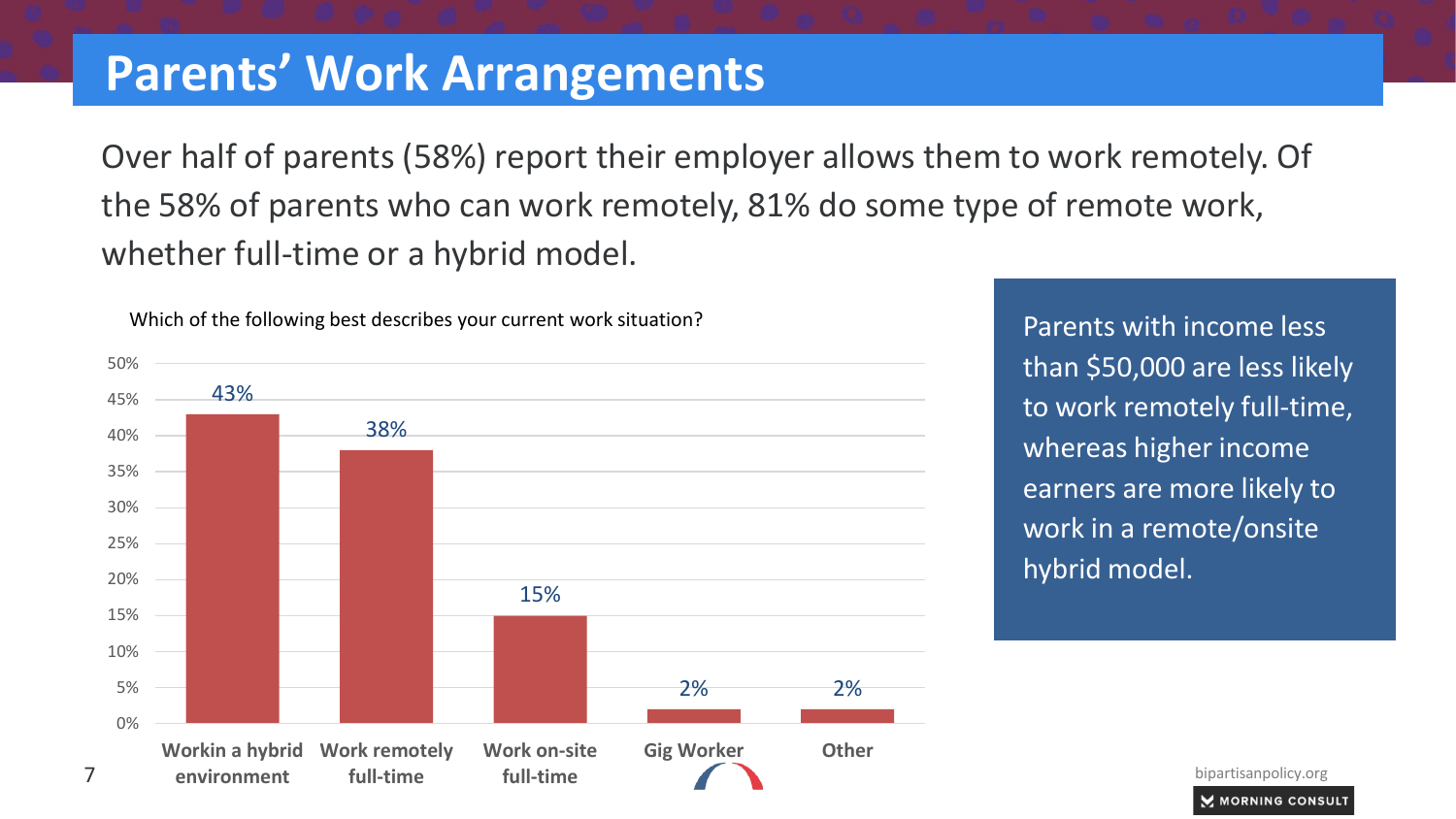Over half (60%) of all parents prefer some type of remote work option, whereas 37% of parents prefer working onsite full-time.

Thinking ahead, which of the following best describes your **preferred work situation**?

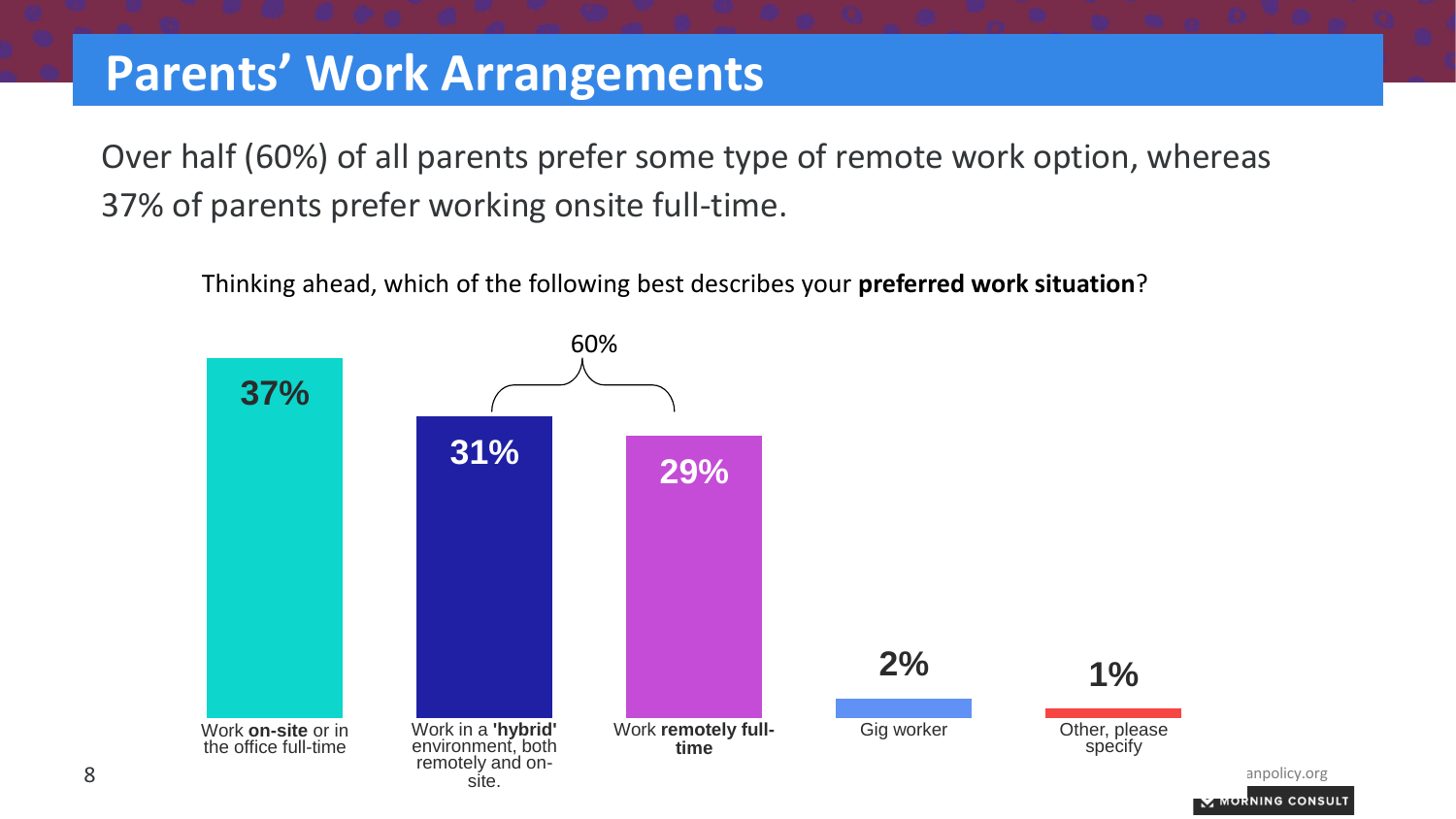Over one-quarter (29%) of parents report they are made aware of their work schedules no more than 2 weeks in advance of working, and 42% of parents have a fixed work schedule.

Data show that Black parents and parents with low educational attainment and who earn less than \$50,000 are more likely to be made aware of their work schedule no more than 2 weeks in advance of working.

#### **Work Schedule Awareness: % of Parents who Know Their**

**Schedules No More than 2 Weeks in Advance**

| <b>Ethnicity</b>        |     |  |  |  |  |  |  |  |
|-------------------------|-----|--|--|--|--|--|--|--|
| <b>Black</b>            | 41% |  |  |  |  |  |  |  |
| Hispanic                | 32% |  |  |  |  |  |  |  |
| White                   | 28% |  |  |  |  |  |  |  |
| <b>Income</b>           |     |  |  |  |  |  |  |  |
| Under \$50k             | 46% |  |  |  |  |  |  |  |
| \$50k-\$100k            | 29% |  |  |  |  |  |  |  |
| \$100k+                 | 19% |  |  |  |  |  |  |  |
| <b>Education</b>        |     |  |  |  |  |  |  |  |
| < College               | 45% |  |  |  |  |  |  |  |
| <b>Bachelors Degree</b> | 19% |  |  |  |  |  |  |  |
| Post-Grad               | 19% |  |  |  |  |  |  |  |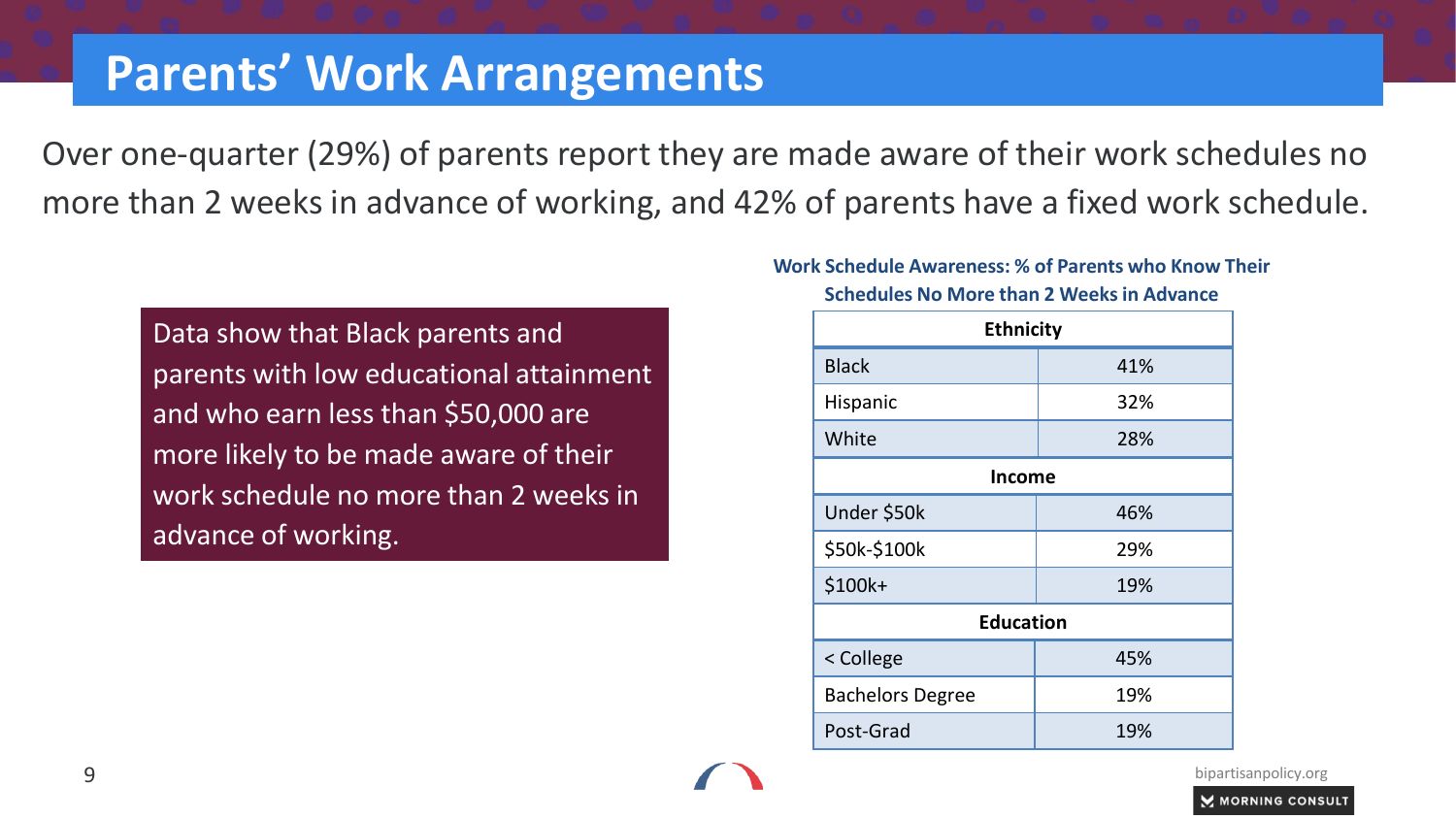A majority of parents (57%) say child care responsibilities have impacted their ability to work over the past month.

57% In the past month, how frequently, if at all, has child care responsibilities impacted your ability to work or perform work-related tasks?



Three quarters of parents (73%) who say child care impacted their ability to work say they have missed over 8 hours in the last month due to child care responsibilities.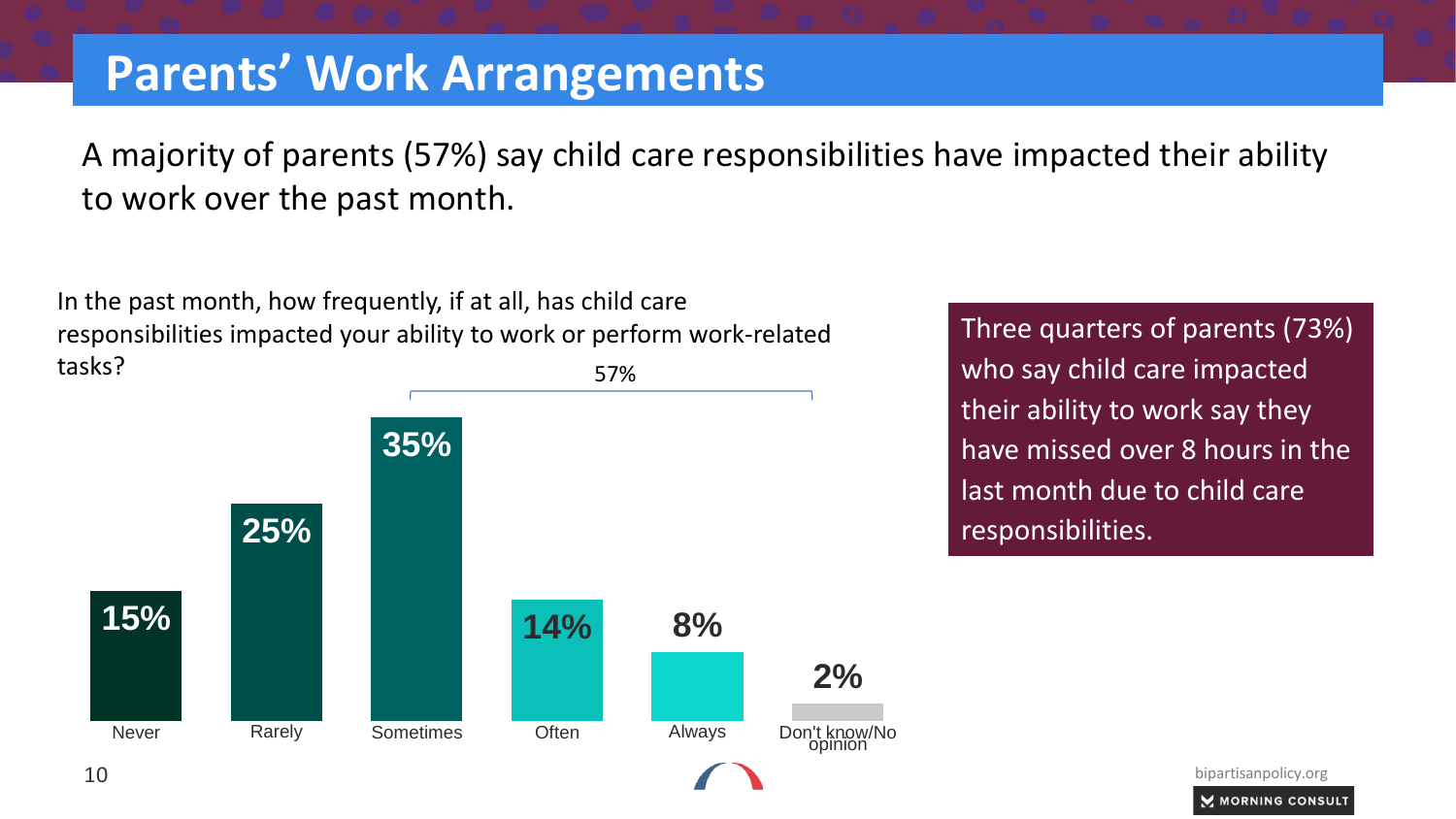## **Current and Preferred Child Care Arrangements**

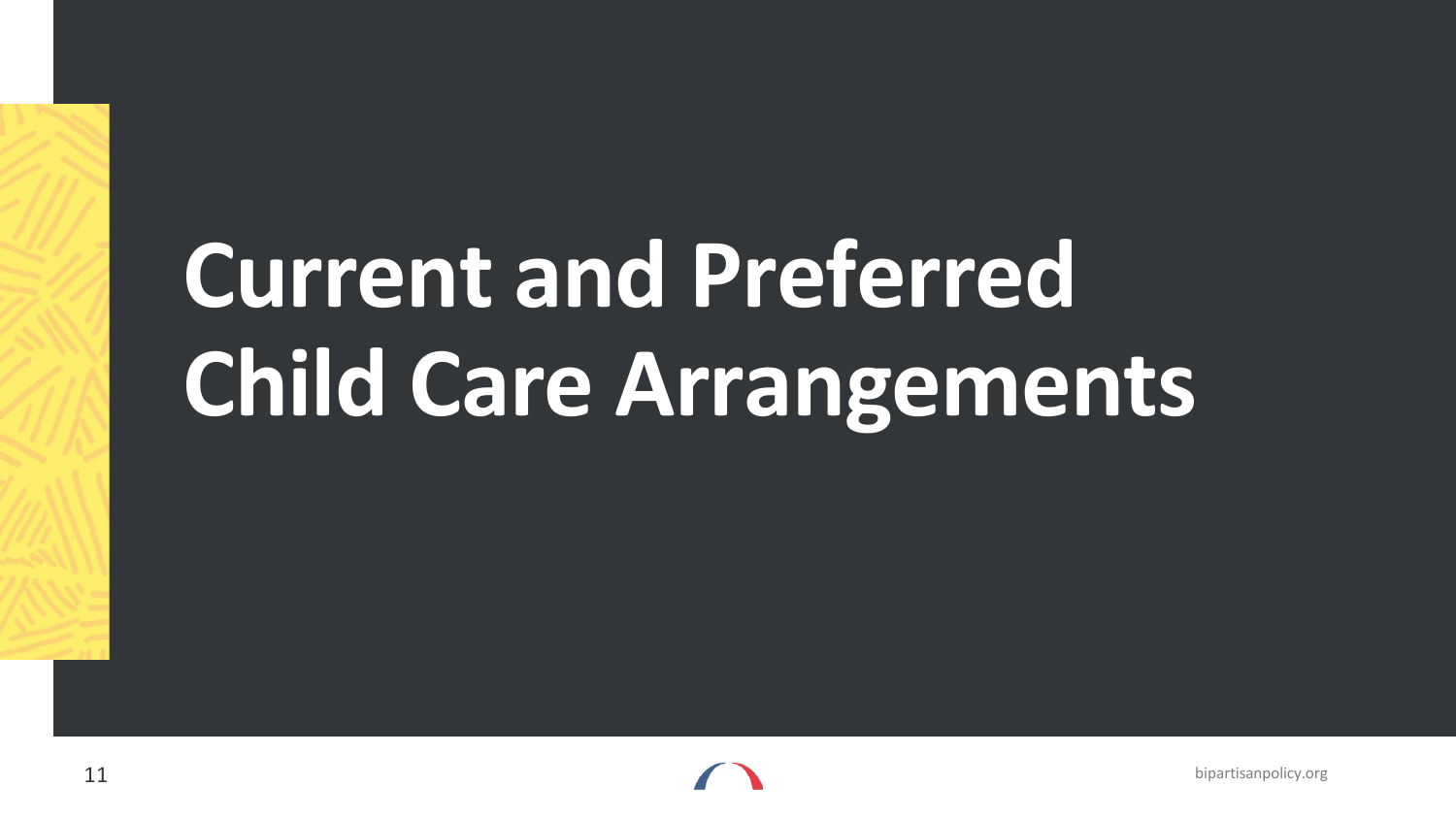### **Child Care During Traditional Work Hours**

Parents in need of child care during traditional work hours rely heavily on relatives, child care centers, and parent-provided care as their primary care arrangements.

12 **bipartisanpolicy.org 5% 23% 10% 12% 23% 27%** 0% 5% 10% 15% 20% 25% 30% Non-Relative Friend or Neighbor Parent/Partner or Spouse Part-Day Pre-K Family Child Care Home Child Care Center Relatives

Primary Child Care Arrangements During Traditional Work Hours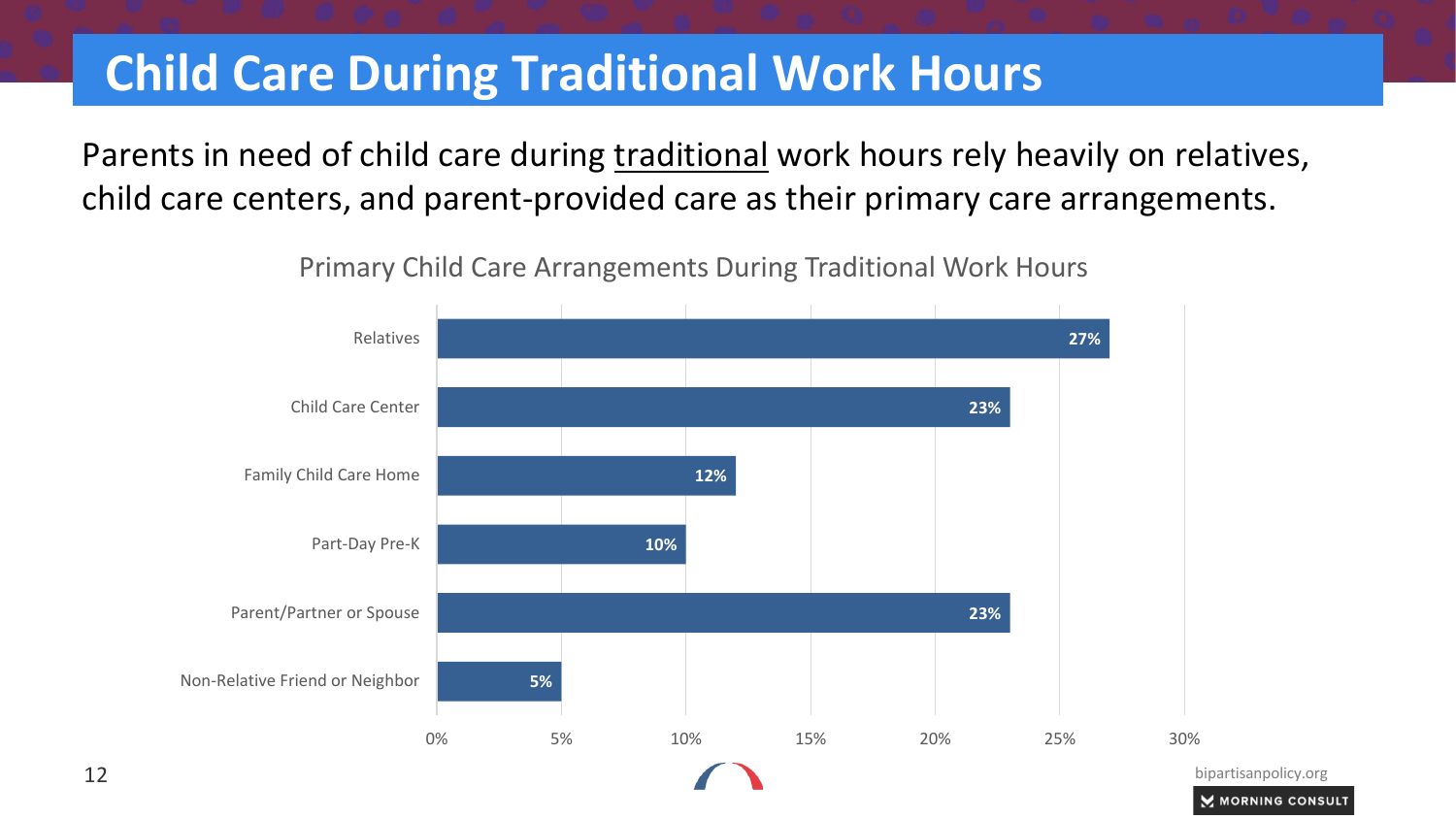#### **Child Care Beyond Traditional Work Hours**

#### Parents in need of child care outside of traditional work hours rely heavily on relatives, and parent-provided care as their primary care arrangements.



needing child care outside of traditional work hours (or between 6pm and 8am)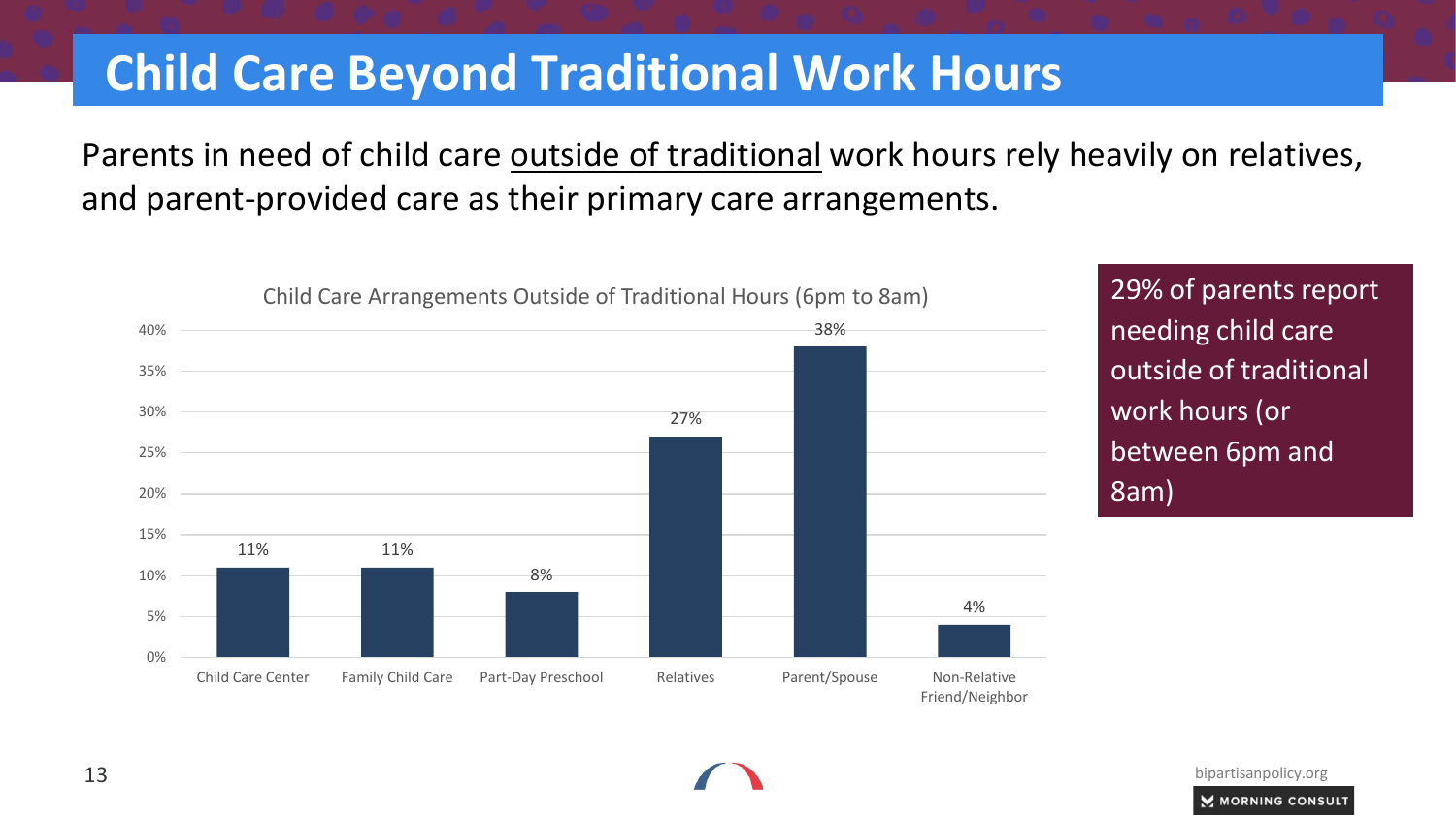### **Child Care Beyond Traditional Work Hours**

People need care outside of traditional work hours in the evening (49% need care from 6pm-8pm).

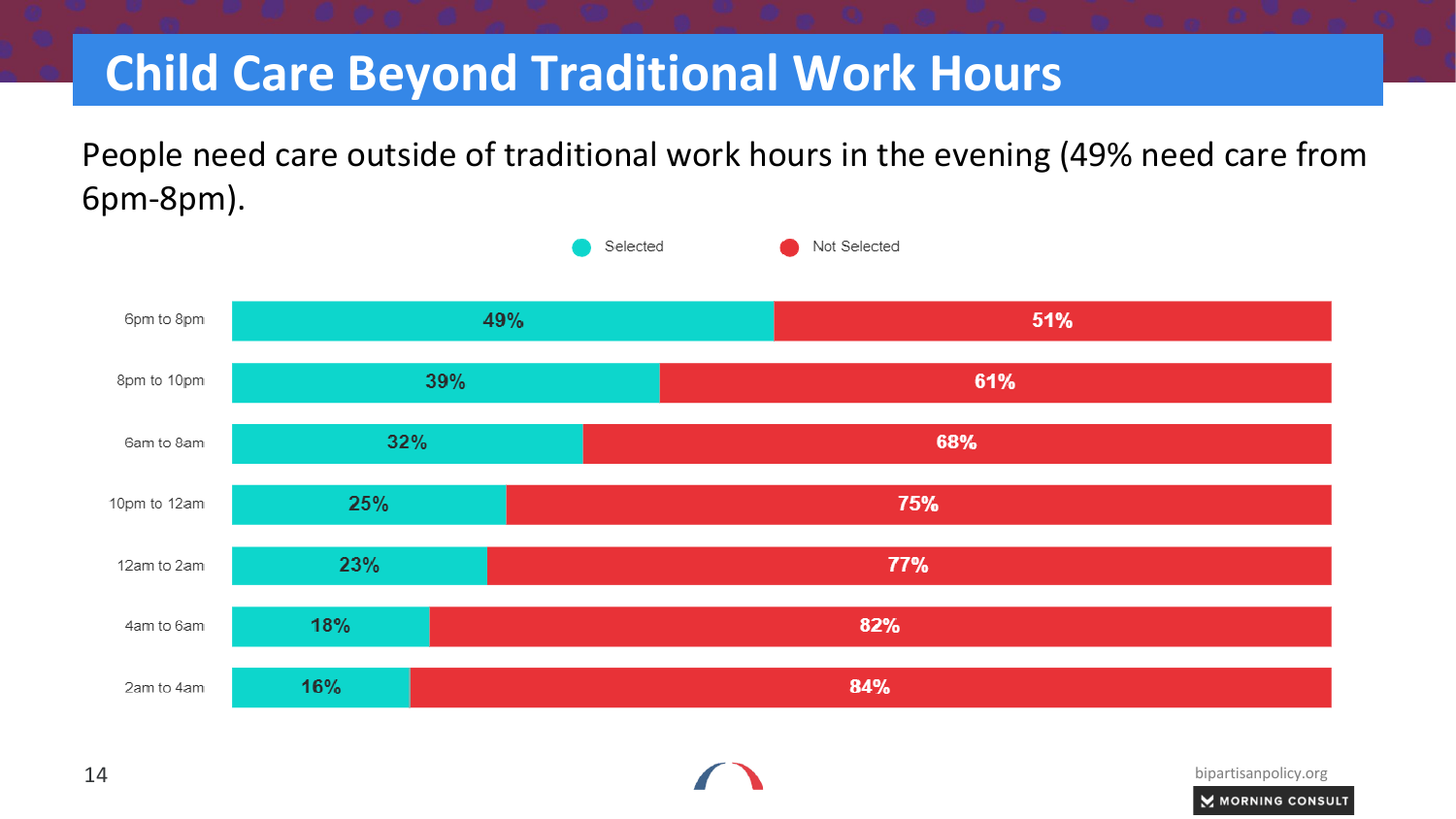# **Children's Social Emotional Development**

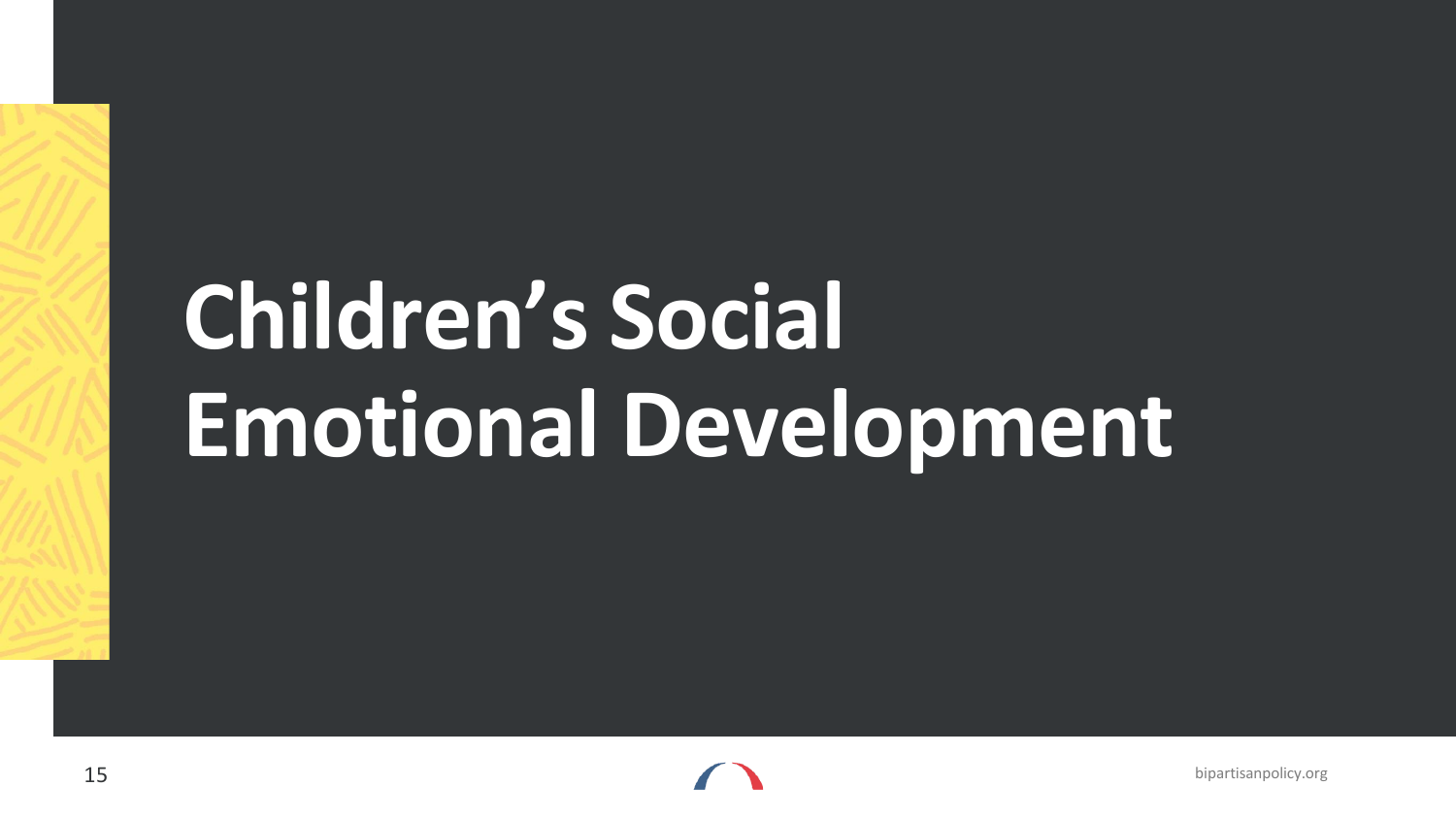#### **Children's Social-Emotional Health**

Two-thirds of parents report their children's overall development has negatively changed over the last month, with one-quarter of parents reporting negative changes to their child's eating habits and ability to follow rules.



Parents in urban communities are more likely to report negative impacts to their children's development than parents in suburban and rural communities.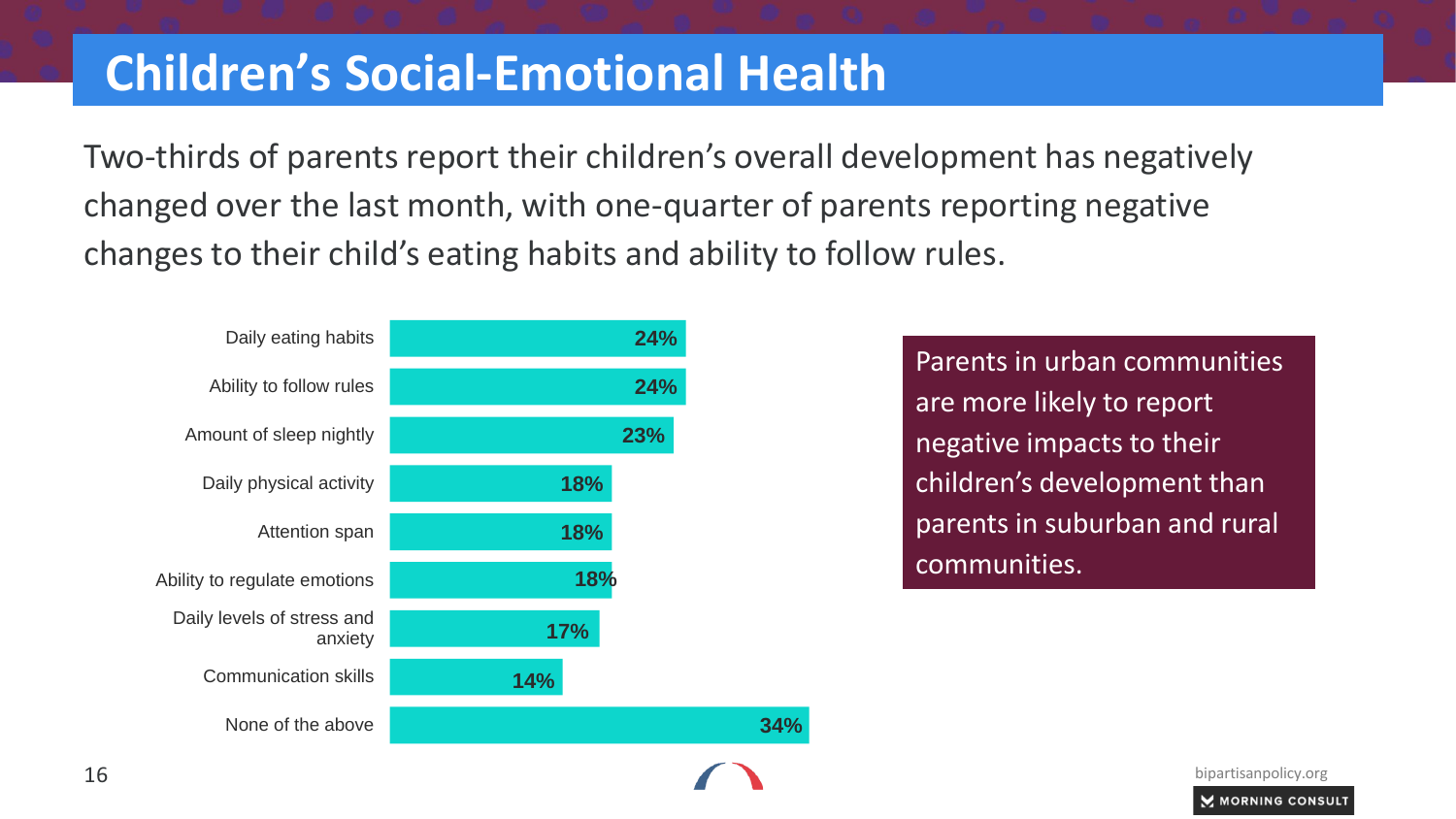### **Children's Social-Emotional Health**

8% of parents say their child has been suspended or expelled from child care because of behavioral or disciplinary issues.

Parents in urban communities are more likely to report their child had been suspended or expelled from child care than parents in suburban communities.



■% Yes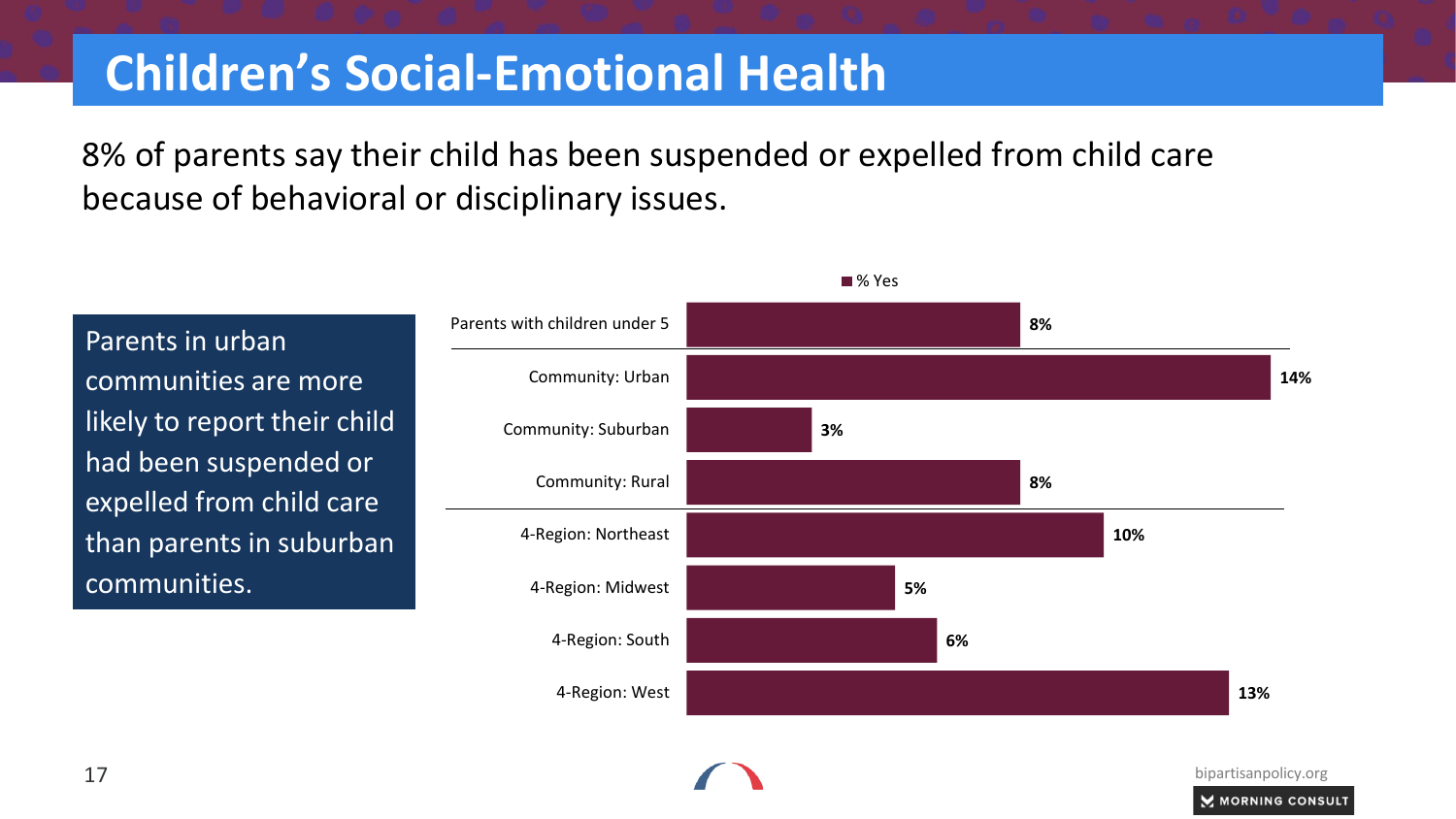### **Children's Social-Emotional Health**

Three quarters (76%) of parents would be interested in a social and emotional health consultations if made available by their primary child care arrangement.

■ Very interested ■ Somewhat interested ■ Not too interested ■ Not interested at all ■ Don't know/No opinion

| Parents with children | 38% |  | 38% |     |     |     | 10% | 8%    | 5%    |
|-----------------------|-----|--|-----|-----|-----|-----|-----|-------|-------|
| Ethnicity: White      | 38% |  |     | 38% |     |     |     | 8%    |       |
| Ethnicity: Hispanic   | 48% |  |     | 39% |     |     |     | 6%    | 4% 4% |
| Ethnicity: Black      | 41% |  |     | 38% |     |     |     | 6%    | 7%    |
| Ethnicity: Other      | 33% |  |     | 44% |     |     | 8%  | 8%    | 7%    |
| Community: Urban      | 57% |  |     |     | 30% |     | 5%  | 4% 4% |       |
| Community: Suburban   | 29% |  |     | 45% |     |     | 11% | 9%    | 6%    |
| Community: Rural      | 24% |  | 39% |     |     | 17% |     | 14%   | 6%    |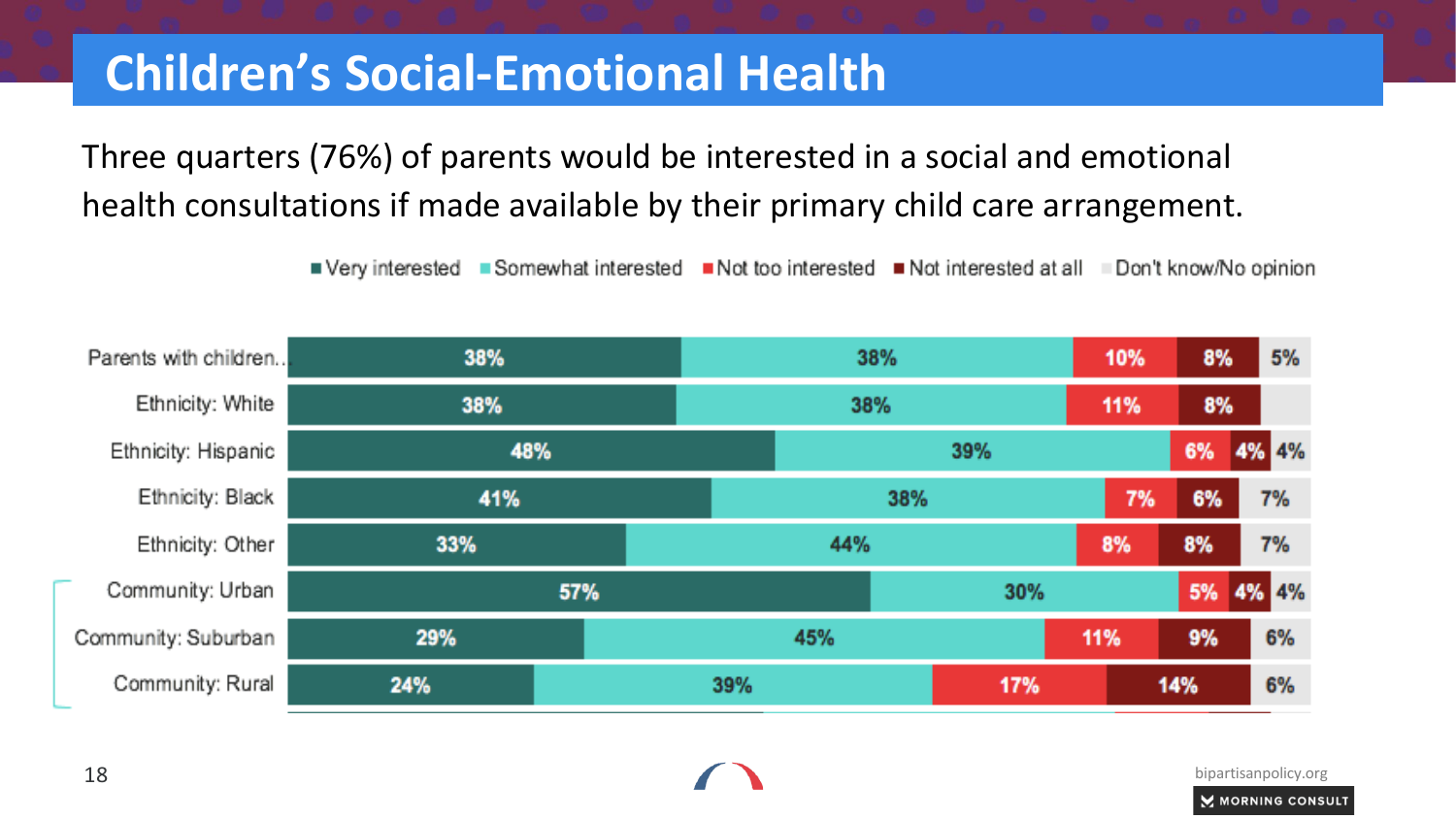## **Supports for Affording Child Care**

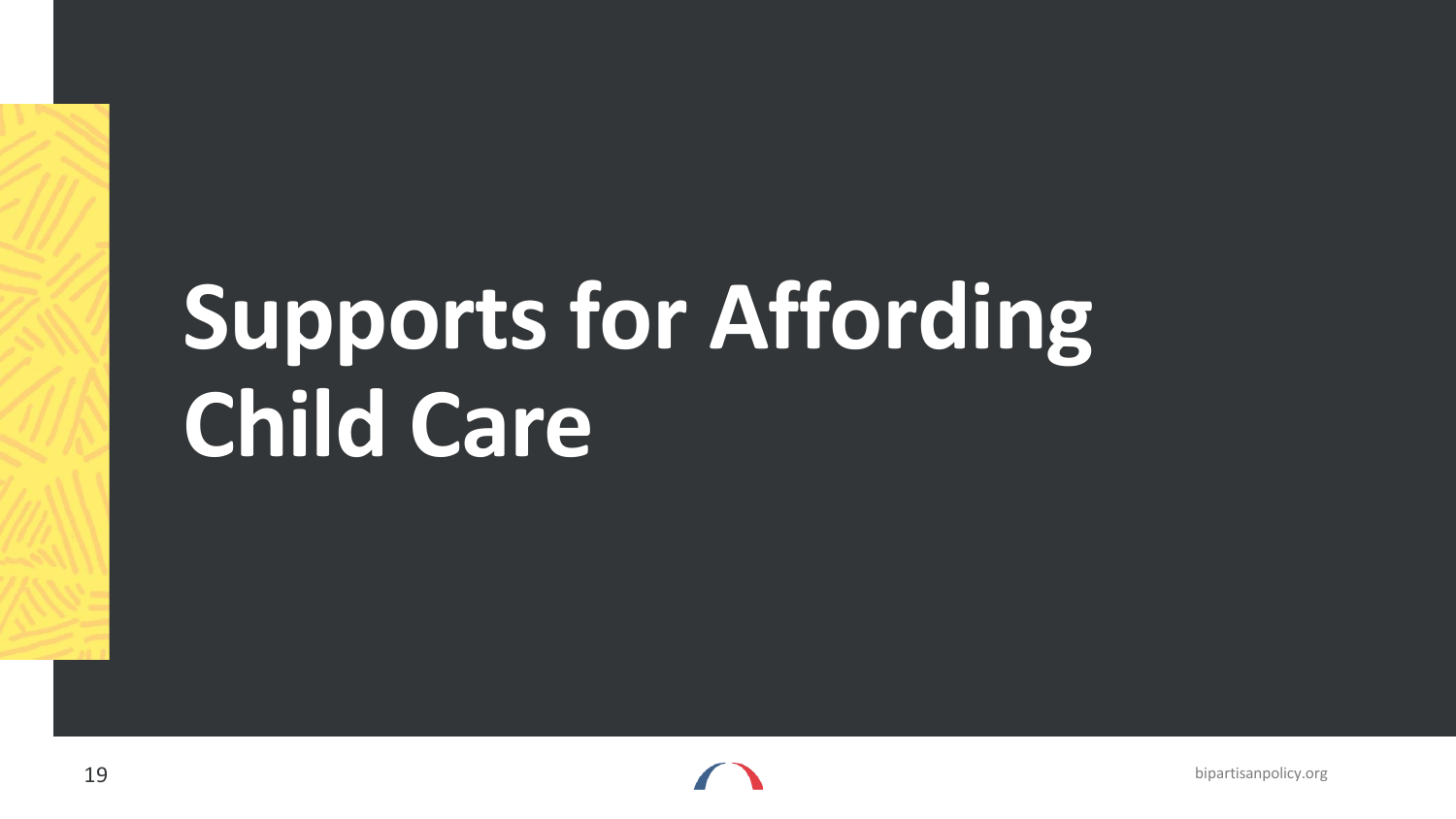### **Child Care Affordability**

Half (47%) of parents say the maximum amount their household can afford to pay per child per week for child care is less than \$200.



67% of service and retail workers report the maximum they can afford for child care is less than \$200 per week.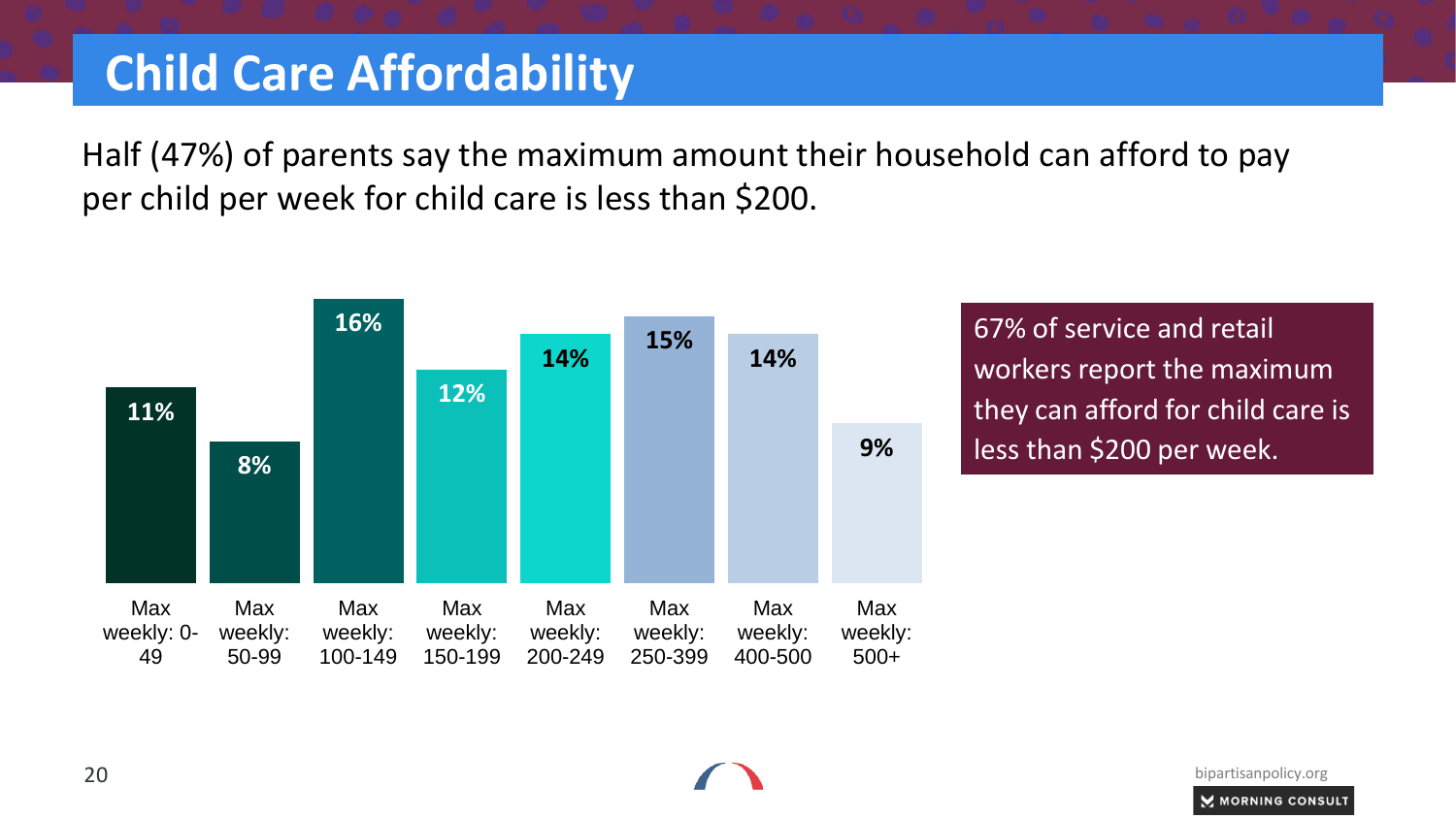### **Supports for Affording Child Care**

Nearly half (42%) of parents say they have received a federal tax credit for their child care expenses. While 51% said they have not, 7% of parents do not know if they have received it or not.



extending the contract of the contract of the contract of the contract of the contract of the contract of the contract of the contract of the contract of the contract of the contract of the contract of the contract of the **MORNING CONSULT**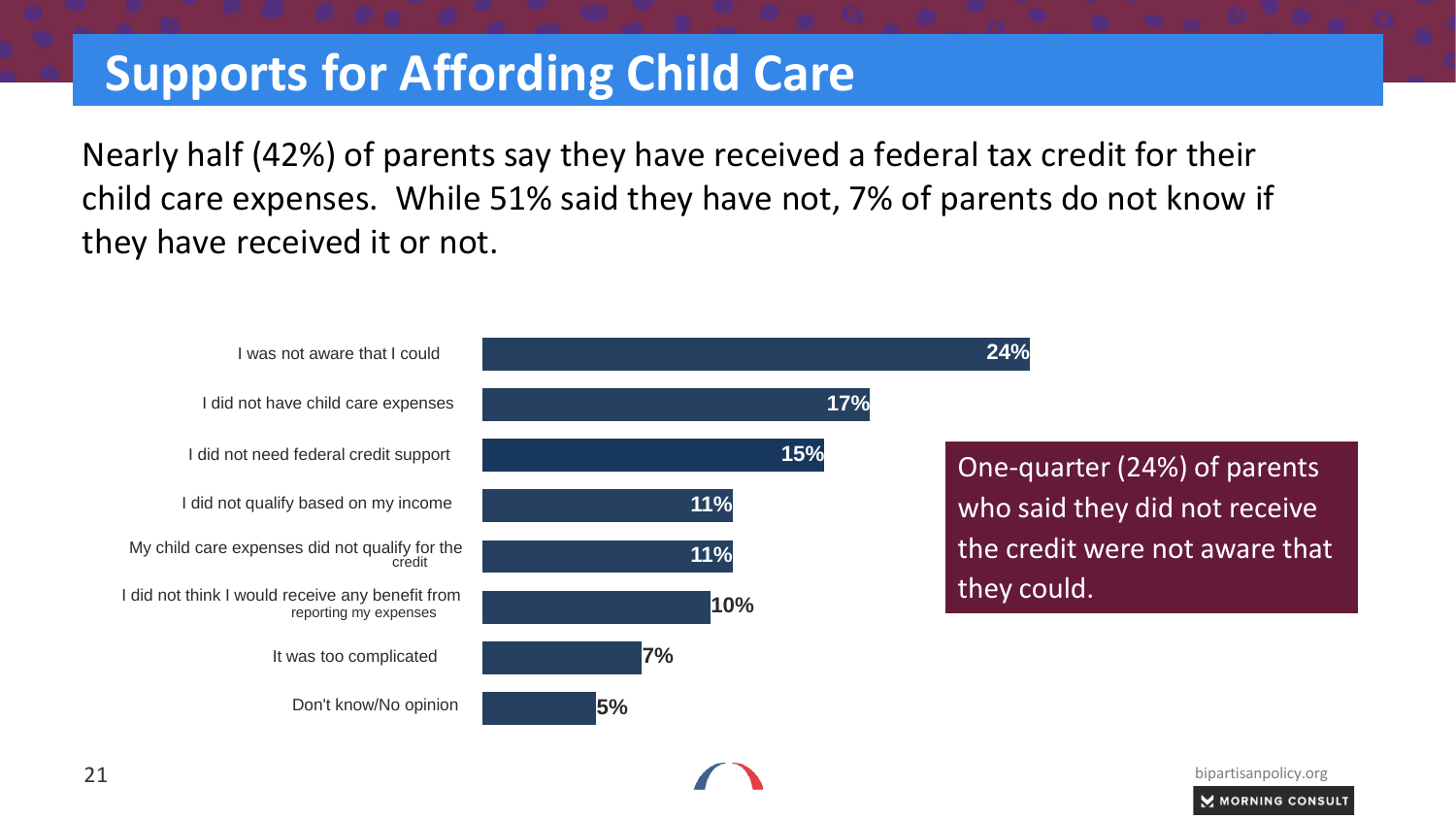### **Supports for Affording Child Care**

Parents are divided on whether they would most prefer to receive financial support for their child care expenses via tax refunds (39%) or through both government subsidies and tax refunds (39%).

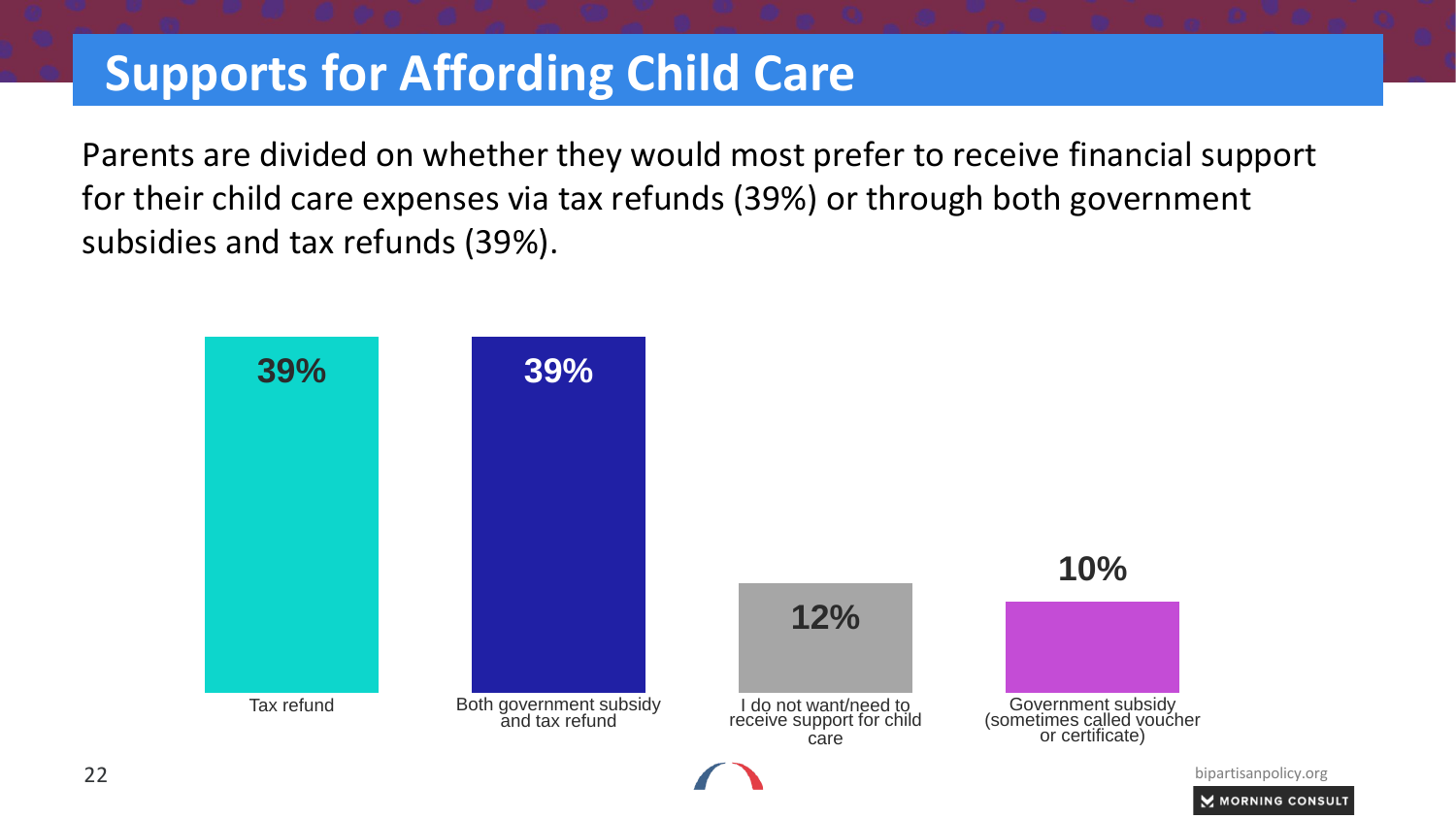## **Operating Status of Child Care Programs**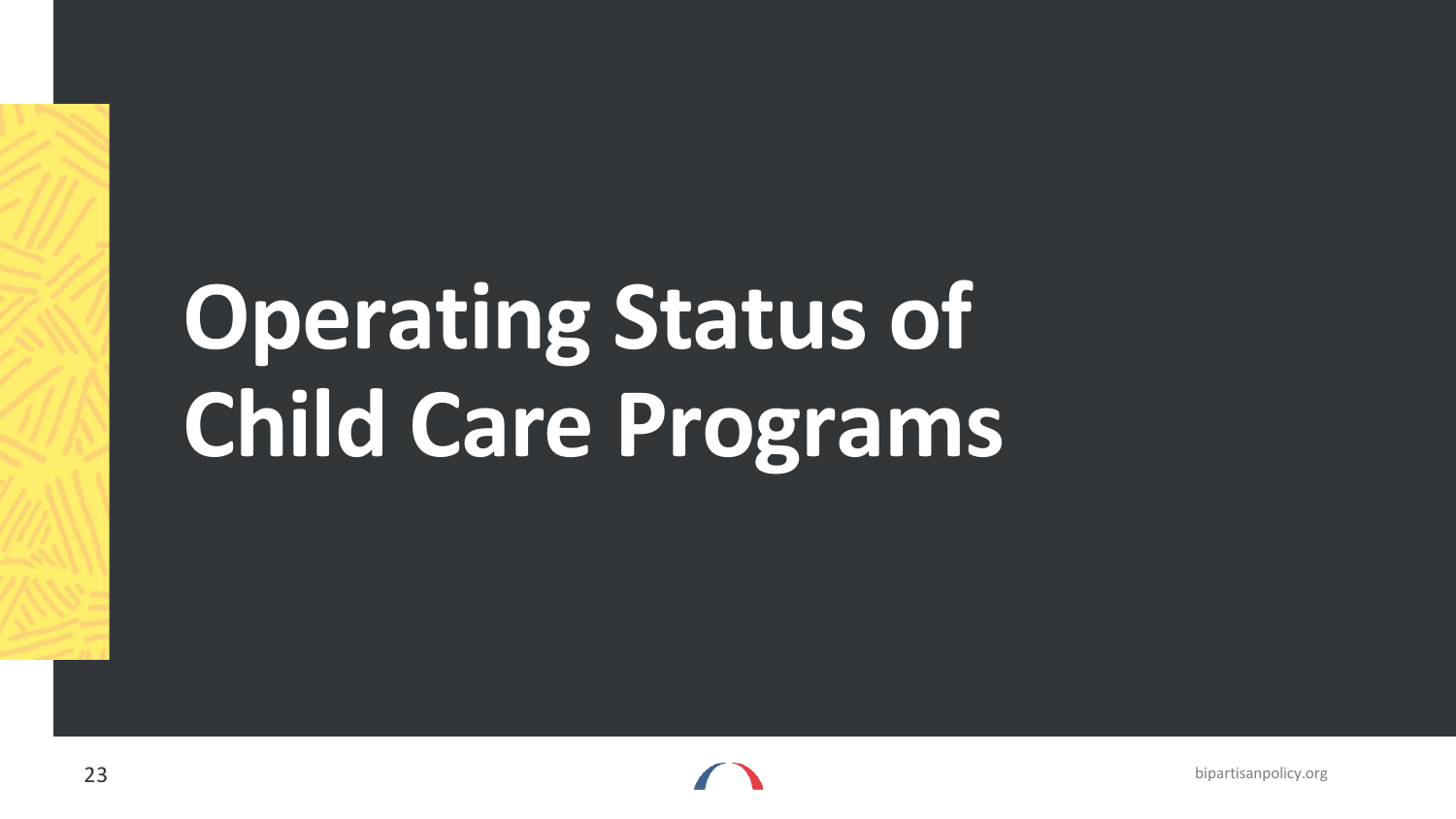Thinking about the primary child care arrangement for your youngest child prior to the pandemic, what best describes their current operating status?

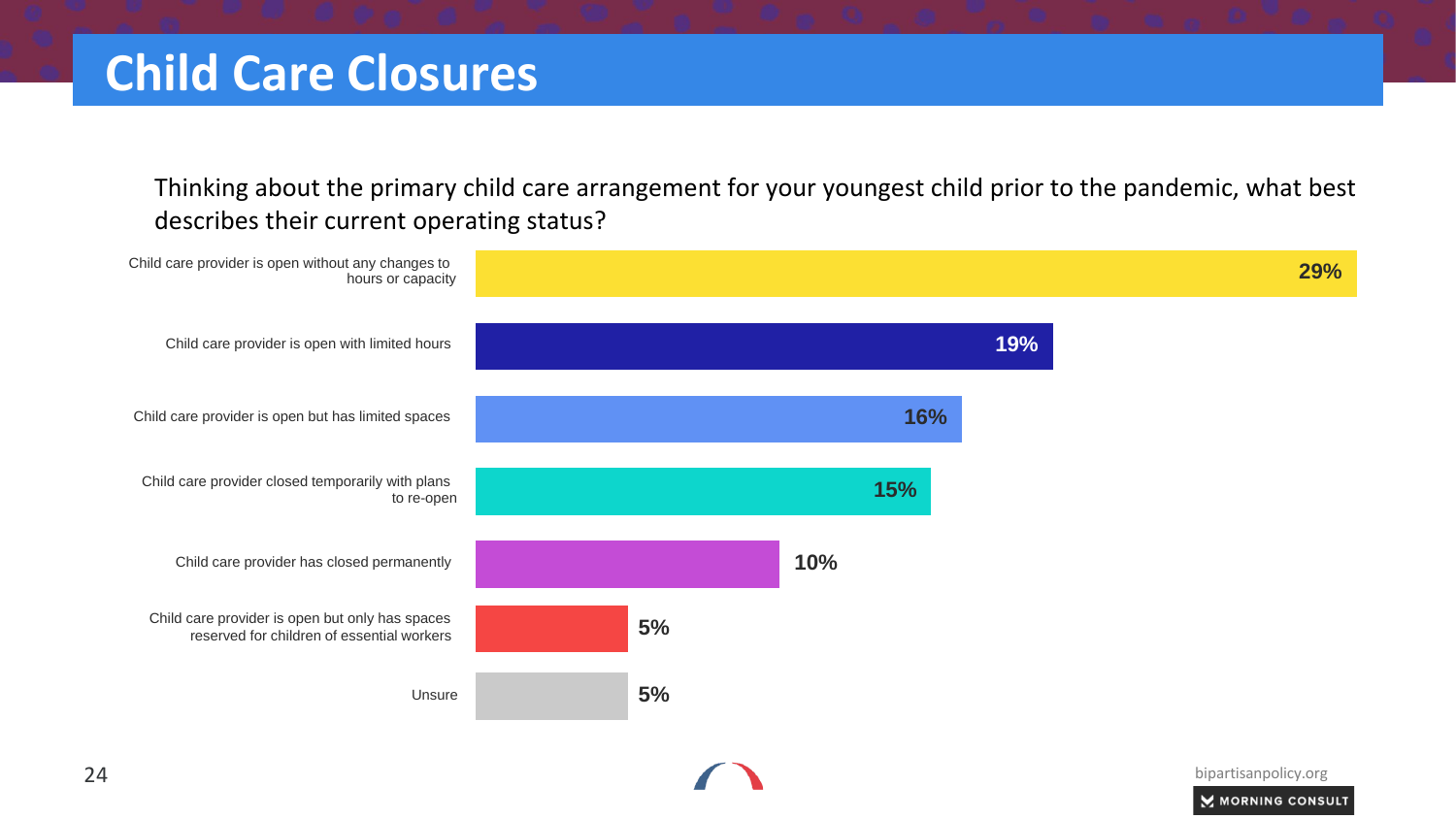## **Child Care and Pre-K Preferences**

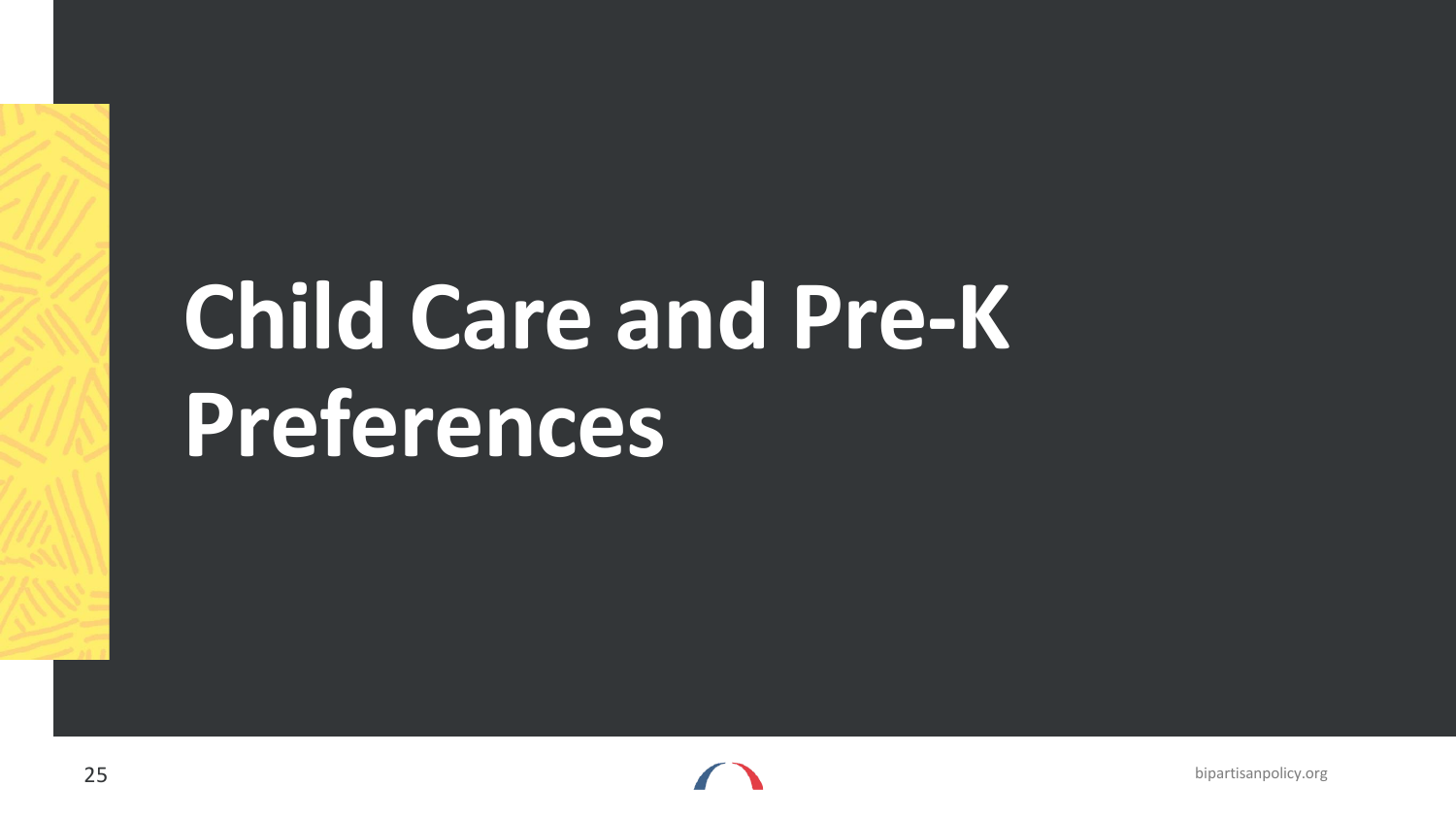#### **Preferred Child Care Arrangements**

If child care were free for their family, a plurality of parents (30%) say that they would prefer the child care arrangement they currently use.

If child care were free for your family, what type of child care arrangement would you most prefer?

| Hours<br>Work<br>Traditional<br>During |                                                       | <b>Child Care</b><br>Center | Family<br><b>Child Care</b><br>Home | Part-day<br>Pre-K<br>Program | <b>Head Start</b><br>Program | <b>Relative</b><br>(e.g.<br>grandparent care for my<br>aunt/uncle) | I provided<br>child | My<br>spouse/partn<br>er provided<br>care for our<br>child | My<br>spouse/pa<br>alternated<br>providing<br>care for<br>our child | <b>rtner and I Non-relative</b><br>friend or<br>neighbor | Non-live-in<br>nanny or<br>nanny<br>share | Other,<br>please<br>specify |
|----------------------------------------|-------------------------------------------------------|-----------------------------|-------------------------------------|------------------------------|------------------------------|--------------------------------------------------------------------|---------------------|------------------------------------------------------------|---------------------------------------------------------------------|----------------------------------------------------------|-------------------------------------------|-----------------------------|
|                                        | <b>Currently Used Child</b><br><b>Care Center</b>     | 64%                         | 6%                                  | 5%                           | 12%                          | $0\%$                                                              | 7%                  | 1%                                                         | 2%                                                                  | 0%                                                       | 1%                                        | 1%                          |
|                                        | <b>Currently Use Family</b><br><b>Child Care Home</b> | 15%                         | 38%                                 | 15%                          | 11%                          | 3%                                                                 | 5%                  | 3%                                                         | 3%                                                                  | 3%                                                       | 4%                                        | 0%                          |
|                                        | <b>Currently Use Part-</b><br>Day Preschool/preK      | 28%                         | 5%                                  | 40%                          | 15%                          | 3%                                                                 | 2%                  | 2%                                                         | 3%                                                                  | $0\%$                                                    | 2%                                        | 0%                          |
|                                        | <b>Currently Use</b><br><b>Relatives</b>              | 25%                         | 9%                                  | 14%                          | 8%                           | 26%                                                                | 8%                  | 1%                                                         | 8%                                                                  | 0%                                                       | 2%                                        | 0%                          |

Parents with income less

MORNING CONSULT

#### **Child Care Arrangements They Would Most Prefer**

**Current Child Care Arrangements**  Current Child Care Arrangements extending the contract of the contract of the contract of the contract of the contract of the contract of the contract of the contract of the contract of the contract of the contract of the contract of the contract of the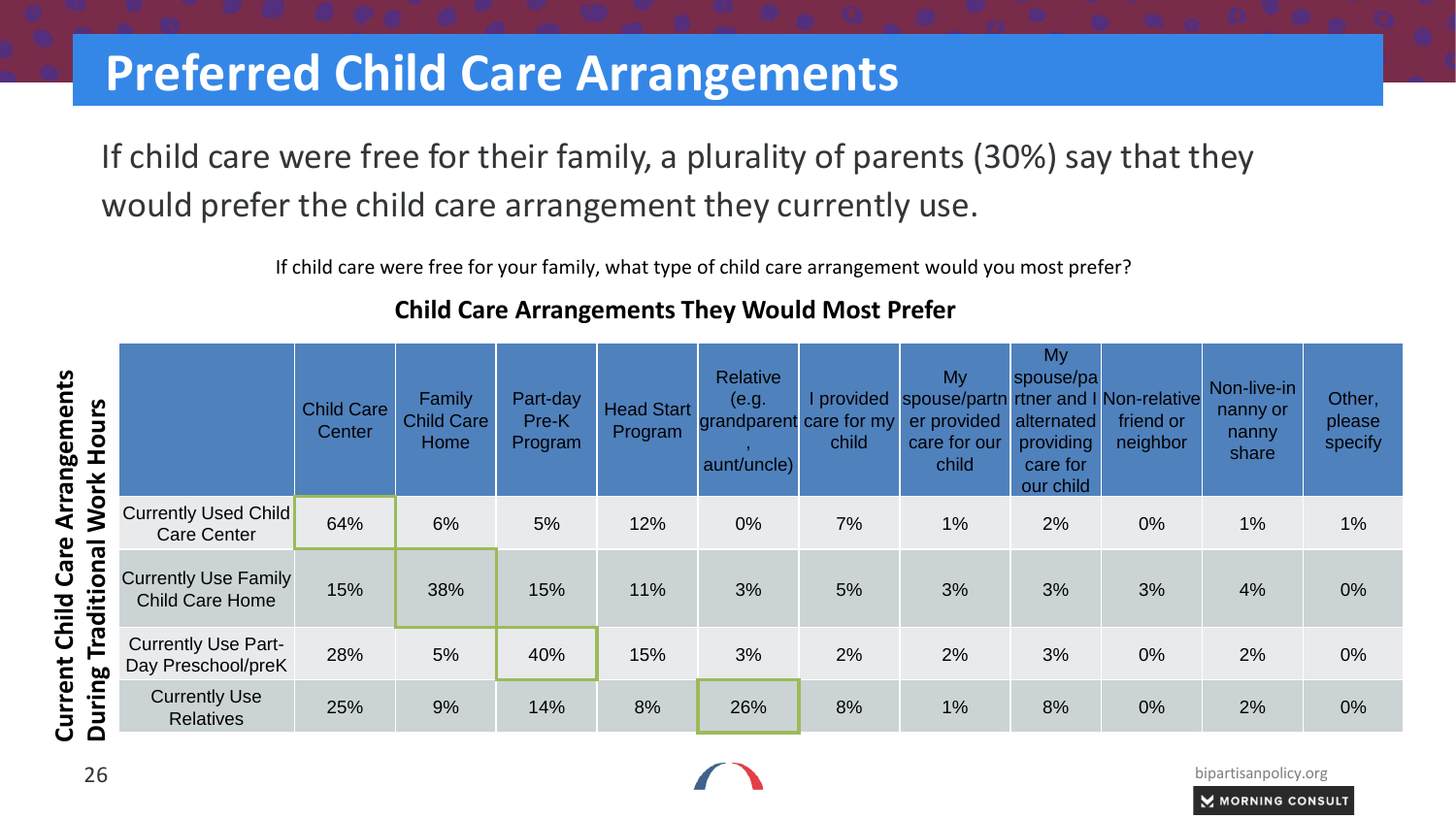#### **Public Pre-k as a Child Care Option**

Three quarters of parents (73%) say that if public pre-k were co-located in a child care program that offered longer hours of care, it would be a better option for their family.

If free public pre-k were co-located in a child care program that offered longer hours of care, would this be a better option for your family?

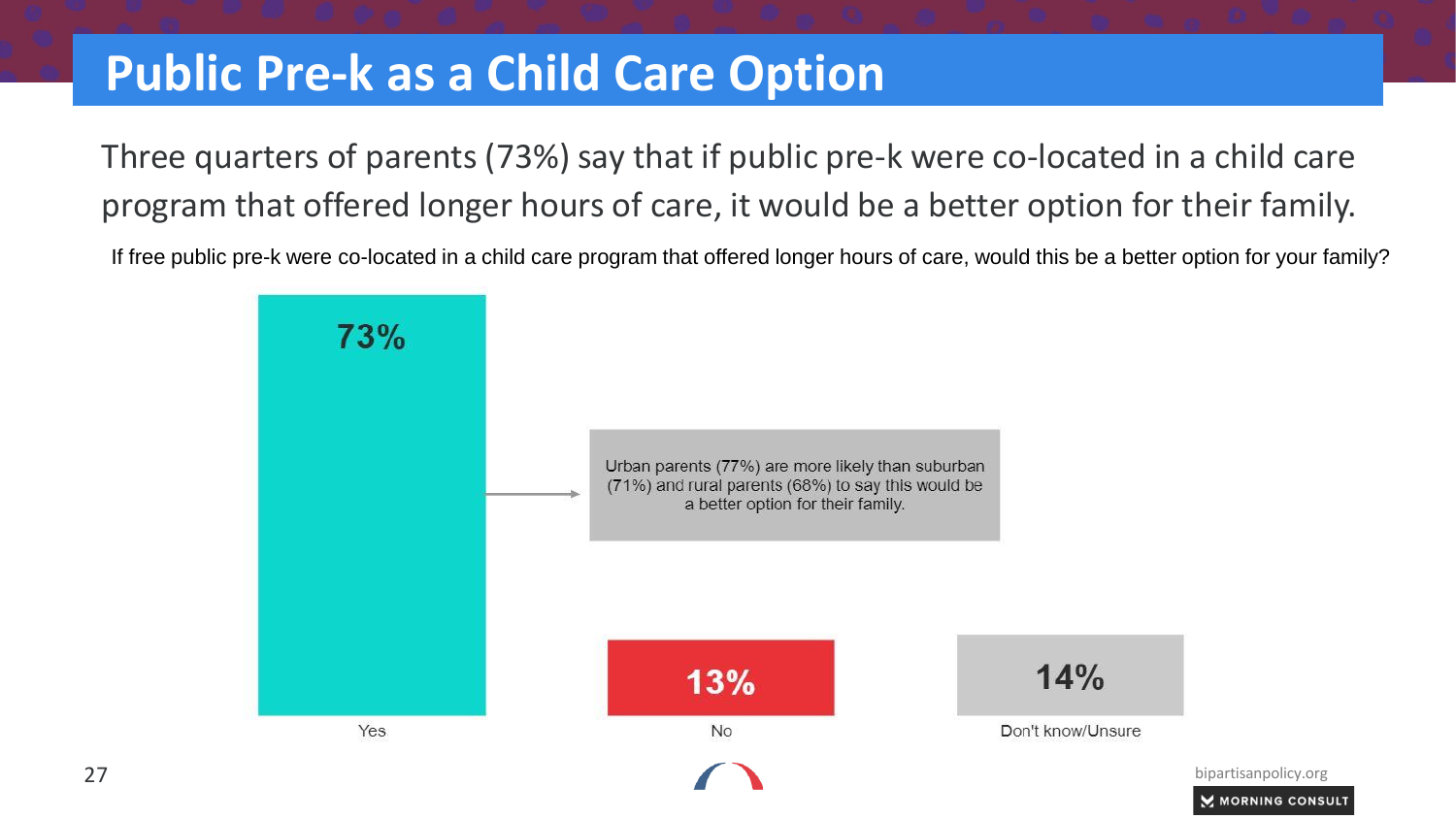#### **Support for Working Parents**

A strong majority of parents agree with the statements that working parents deserve access to high quality child care (92%) and that expanding government support would be beneficial for parents and children (88%).

Do you agree or disagree with the following statements:

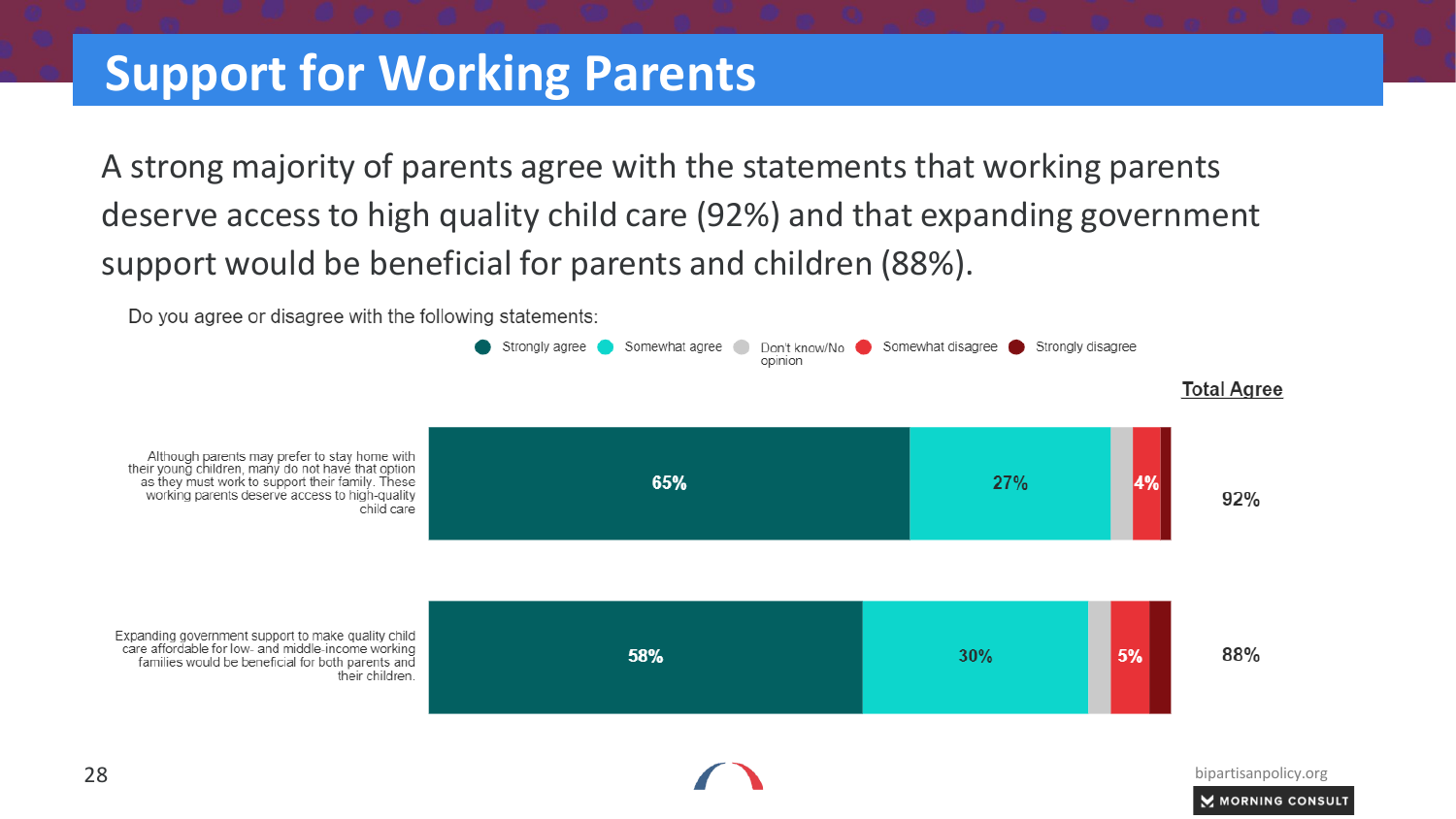## **Respondent Demographics**

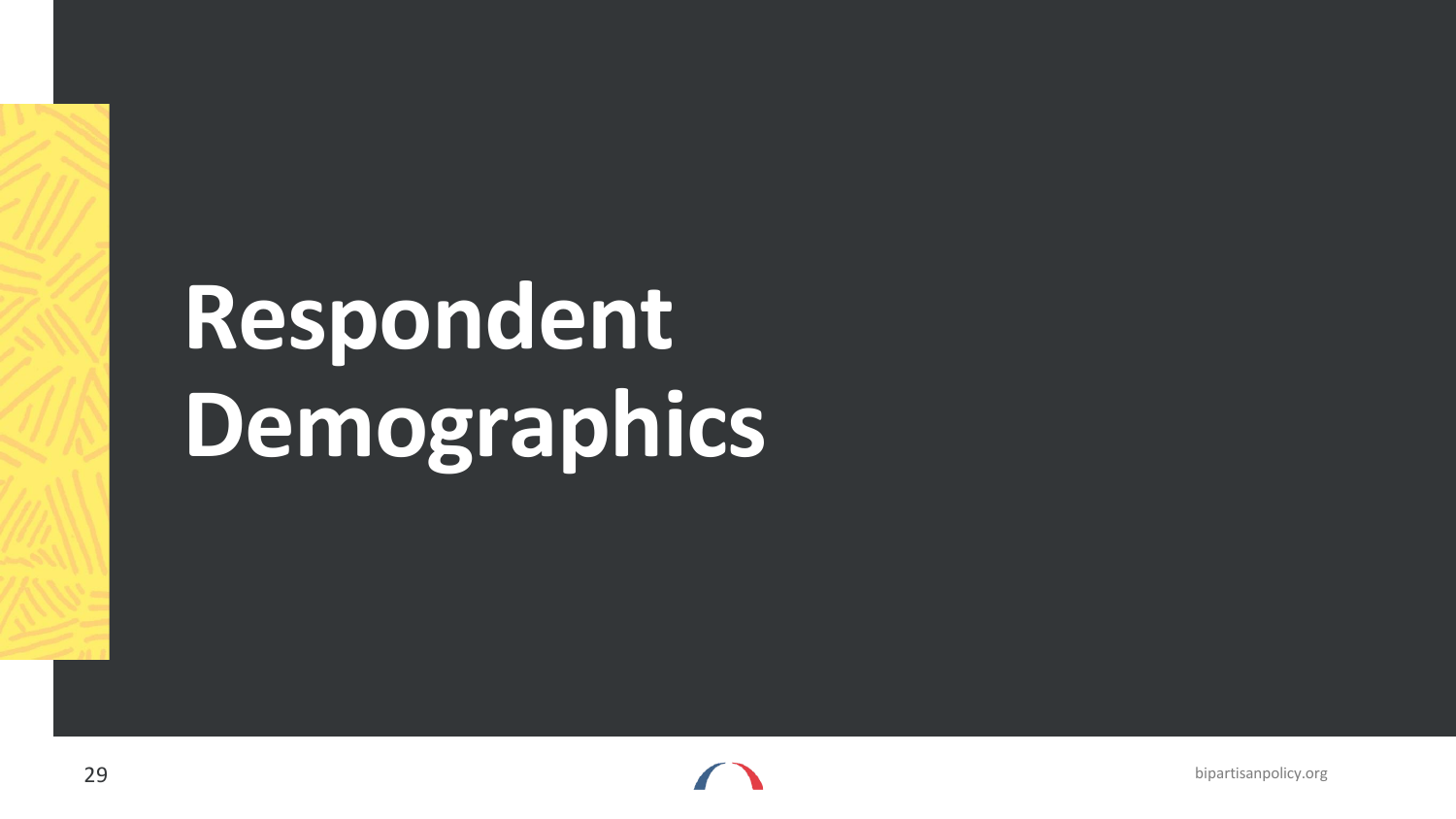### **Respondent Profile**



#### **EDUCATION**



#### **INCOME**



#### **ETHNICITY**



**COMMUNITY TYPE** 



**50% 44% 6%** 18-34 35-44 45-64+

**AGE**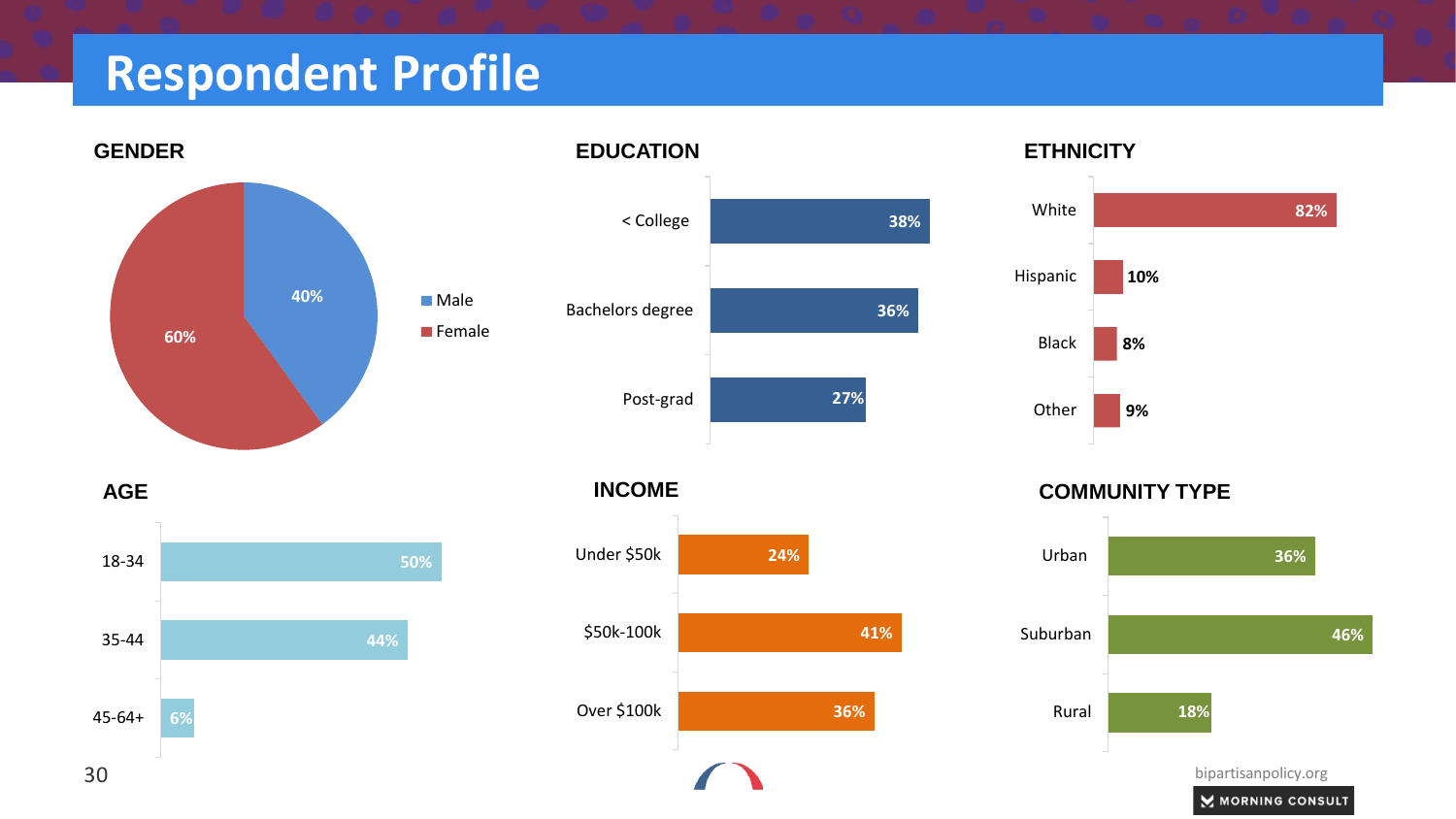### **Employment Demographics**



#### **SPOUSE/PARTNER JOB CLASSIFICATIONS**



#### **RESPONDENT EMPLOYMENT SITUATION SPOUSE/PARTNER EMPLOYMENT SITUATION**

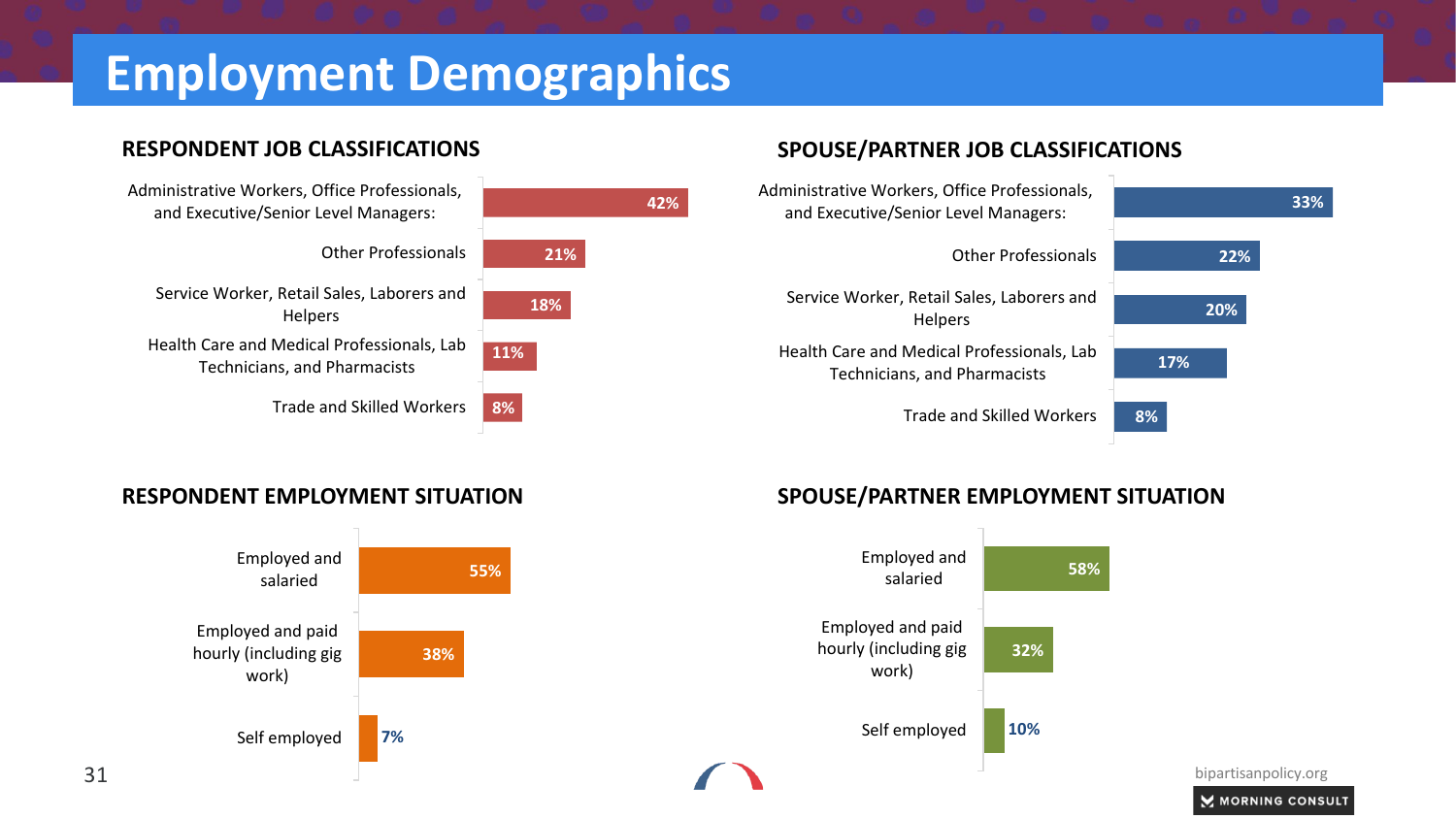## **Discussion: How Do Changing Work Arrangements Impact Child Care?**